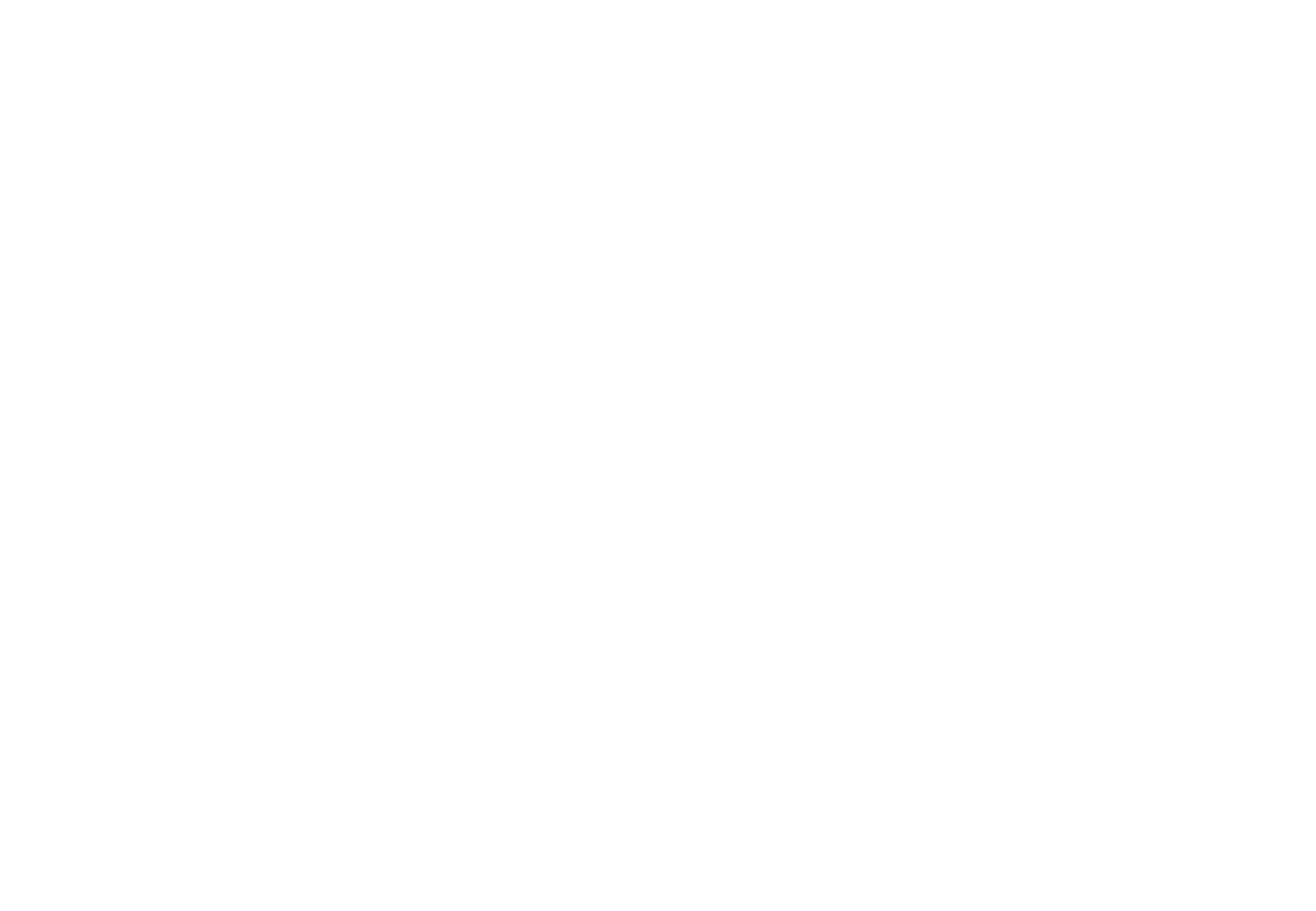# Condensed Consolidated Statement of Profit or Loss and Other Comprehensive Income

The unaudited consolidated results of Celestial Asia Securities Holdings Limited ("Company" or "CASH") and its subsidiaries ("Group") for the six months ended 30 June 2019, together with the comparative figures for the last corresponding period, are as follows:

|                                                                   | Unaudited |                                  |                  |  |  |
|-------------------------------------------------------------------|-----------|----------------------------------|------------------|--|--|
|                                                                   |           | Six months ended 30 June<br>2019 |                  |  |  |
|                                                                   | Notes     | HK\$'000                         | 2018<br>HK\$'000 |  |  |
|                                                                   |           |                                  |                  |  |  |
| Revenue                                                           | (3)       | 699,320                          | 671,621          |  |  |
| Cost of inventories                                               |           | (399,610)                        | (372, 779)       |  |  |
| Other income                                                      |           | 5,042                            | 3,988            |  |  |
| Other gains and losses                                            |           | 5,188                            | (1, 120)         |  |  |
| Salaries, allowances and related benefits                         |           | (107, 155)                       | (125, 975)       |  |  |
| Other operating, administrative and selling expenses              |           | (102, 736)                       | (227, 129)       |  |  |
| Depreciation of property and equipment and                        |           |                                  |                  |  |  |
| right-of-use assets                                               |           | (99, 288)                        | (13,058)         |  |  |
| Finance costs                                                     |           | (27, 372)                        | (4,757)          |  |  |
| Share of loss of associates                                       |           | (9, 142)                         | (17, 545)        |  |  |
| Loss before taxation                                              |           | (35, 753)                        | (86, 754)        |  |  |
| Income tax expense                                                | (5)       |                                  |                  |  |  |
| Loss for the period                                               |           | (35, 753)                        | (86, 754)        |  |  |
| Other comprehensive expense for the period,                       |           |                                  |                  |  |  |
| net of income tax                                                 |           |                                  |                  |  |  |
| Items that may be reclassified subsequently to<br>profit or loss: |           |                                  |                  |  |  |
| Exchange difference on translation of                             |           |                                  |                  |  |  |
| foreign operations                                                |           | (328)                            | (168)            |  |  |
| Total other comprehensive expense for the period                  |           | (328)                            | (168)            |  |  |
|                                                                   |           |                                  |                  |  |  |
| Total comprehensive expense for the period                        |           | (36,081)                         | (86, 922)        |  |  |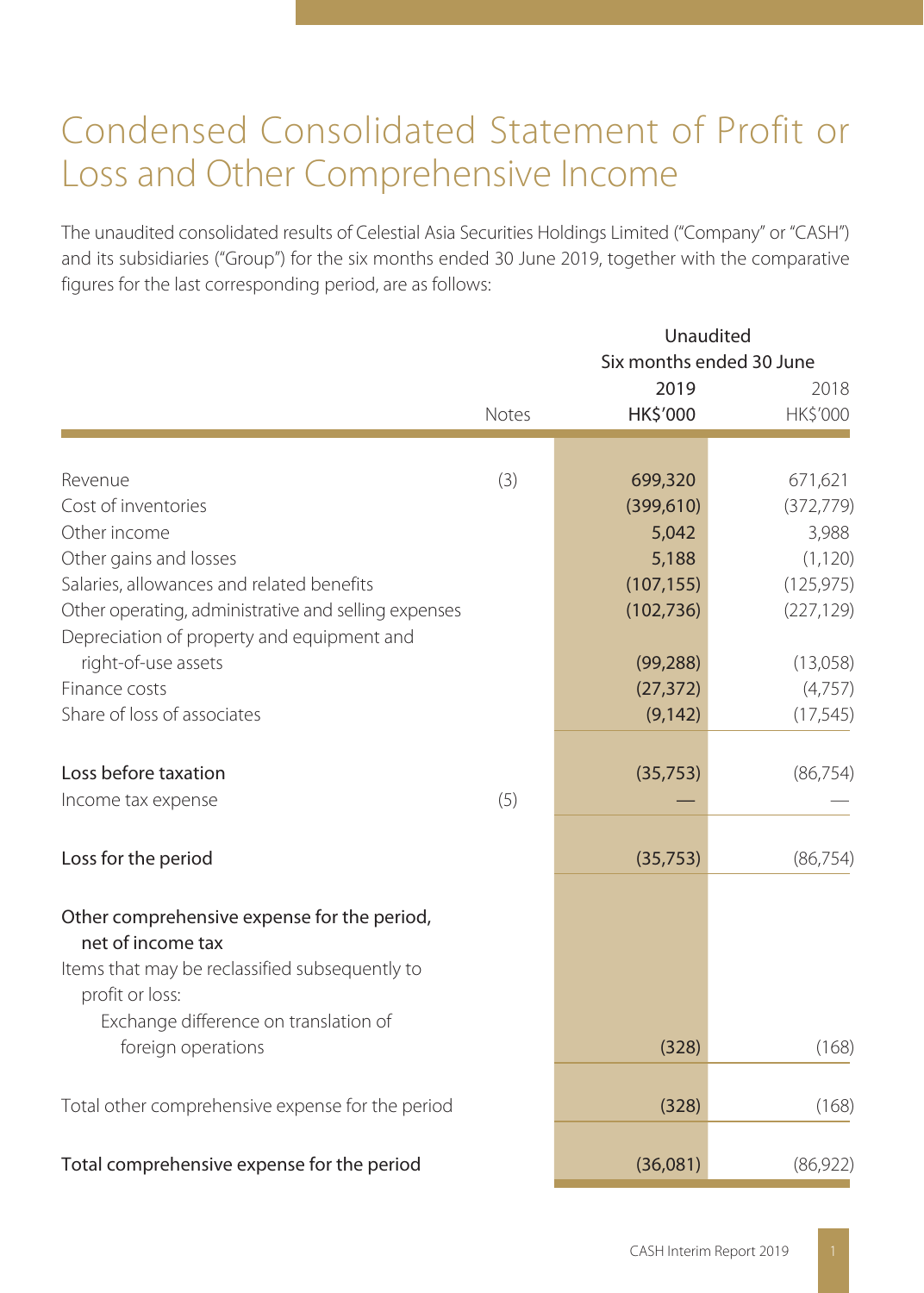|                                                                                            |      | Unaudited<br>Six months ended 30 June |                      |  |  |
|--------------------------------------------------------------------------------------------|------|---------------------------------------|----------------------|--|--|
|                                                                                            | Note | 2019<br>HK\$'000                      | 2018<br>HK\$'000     |  |  |
| Loss for the period attributable to:<br>Owners of the Company<br>Non-controlling interests |      | (34, 167)<br>(1,586)                  | (83, 106)<br>(3,648) |  |  |
|                                                                                            |      | (35, 753)                             | (86, 754)            |  |  |
| Total comprehensive expense for the period<br>attributable to:<br>Owners of the Company    |      | (34, 495)                             | (83, 274)            |  |  |
| Non-controlling interests                                                                  |      | (1,586)<br>(36,081)                   | (3,648)<br>(86,922)  |  |  |
| Loss per share<br>— Basic (HK cents)                                                       | (6)  | (4.1)                                 | (10.0)               |  |  |
| - Diluted (HK cents)                                                                       |      | (4.1)                                 | (10.0)               |  |  |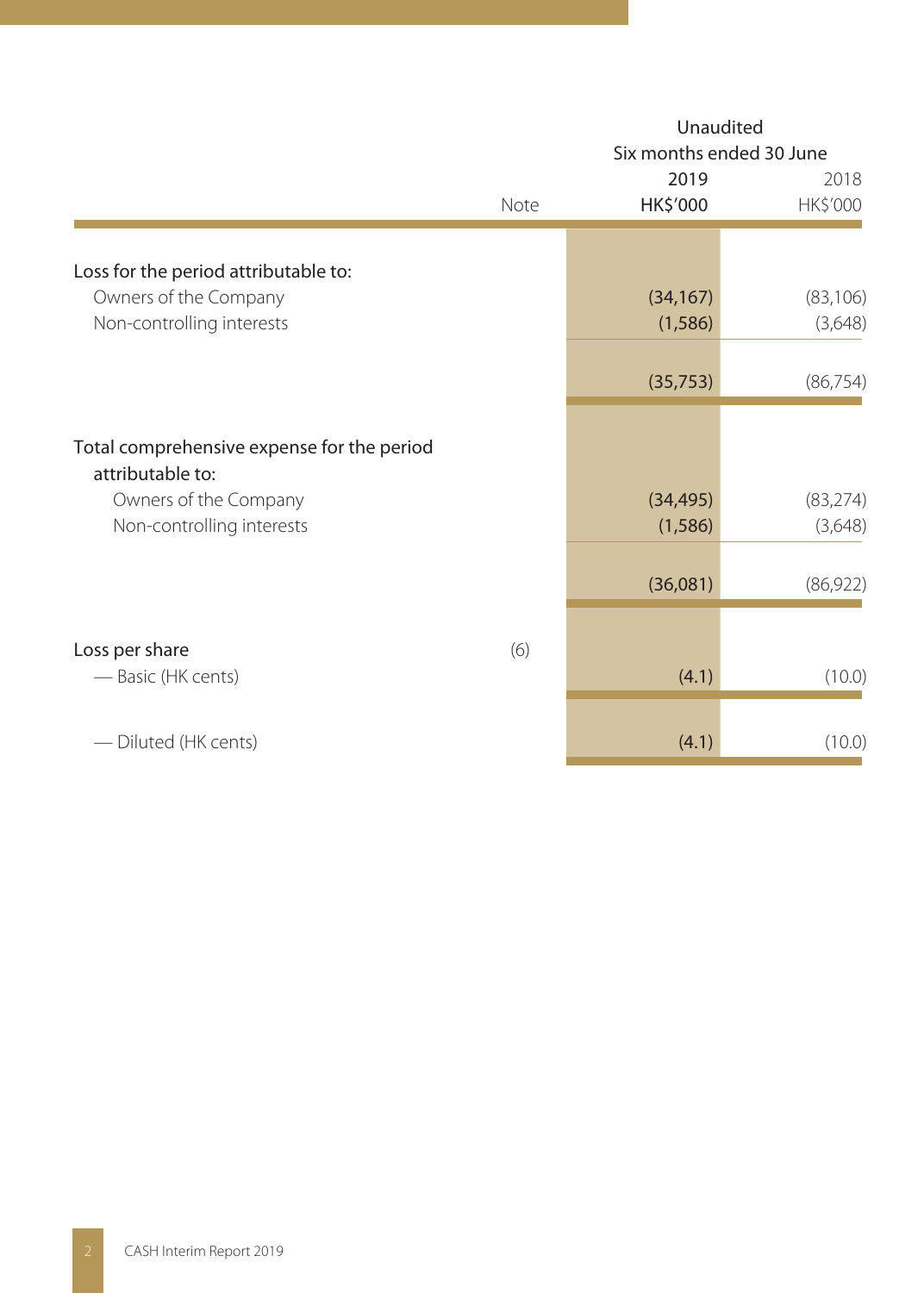# Condensed Consolidated Statement of Financial Position

|                                            | Note | 30 June<br>2019<br>(Unaudited)<br>HK\$'000 | 31 December<br>2018<br>(Audited)<br>HK\$'000 |
|--------------------------------------------|------|--------------------------------------------|----------------------------------------------|
|                                            |      |                                            |                                              |
| Non-current assets                         |      |                                            |                                              |
| Property and equipment                     |      | 49,761                                     | 56,293                                       |
| Goodwill                                   |      | 39,443                                     | 39,443                                       |
| Intangible assets                          |      | 43,460                                     | 43,460                                       |
| Interests in associates                    |      | 249,541                                    | 259,494                                      |
| Rental and utilities deposits              |      | 39,020                                     | 41,708                                       |
| Right-of-use assets                        |      | 346,323                                    |                                              |
| Deferred tax assets                        |      | 6,550                                      | 6,550                                        |
|                                            |      |                                            |                                              |
|                                            |      | 774,098                                    | 446,948                                      |
|                                            |      |                                            |                                              |
| <b>Current assets</b>                      |      |                                            |                                              |
| Inventories - finished goods held for sale |      | 54,398                                     | 57,848                                       |
| Accounts and other receivables             | (7)  | 109,791                                    | 91,215                                       |
| Loans receivable                           |      | 2,254                                      | 4,171                                        |
| Amount due from an associate               |      |                                            | 1,904                                        |
| Tax recoverable                            |      | 72                                         | 72                                           |
| Investments held for trading               |      | 1,648                                      | 2,018                                        |
| Pledged bank deposits                      |      | 44,511                                     | 44,379                                       |
| Bank balances (general accounts) and cash  |      | 183,886                                    | 212,450                                      |
|                                            |      |                                            |                                              |
|                                            |      | 396,560                                    | 414,057                                      |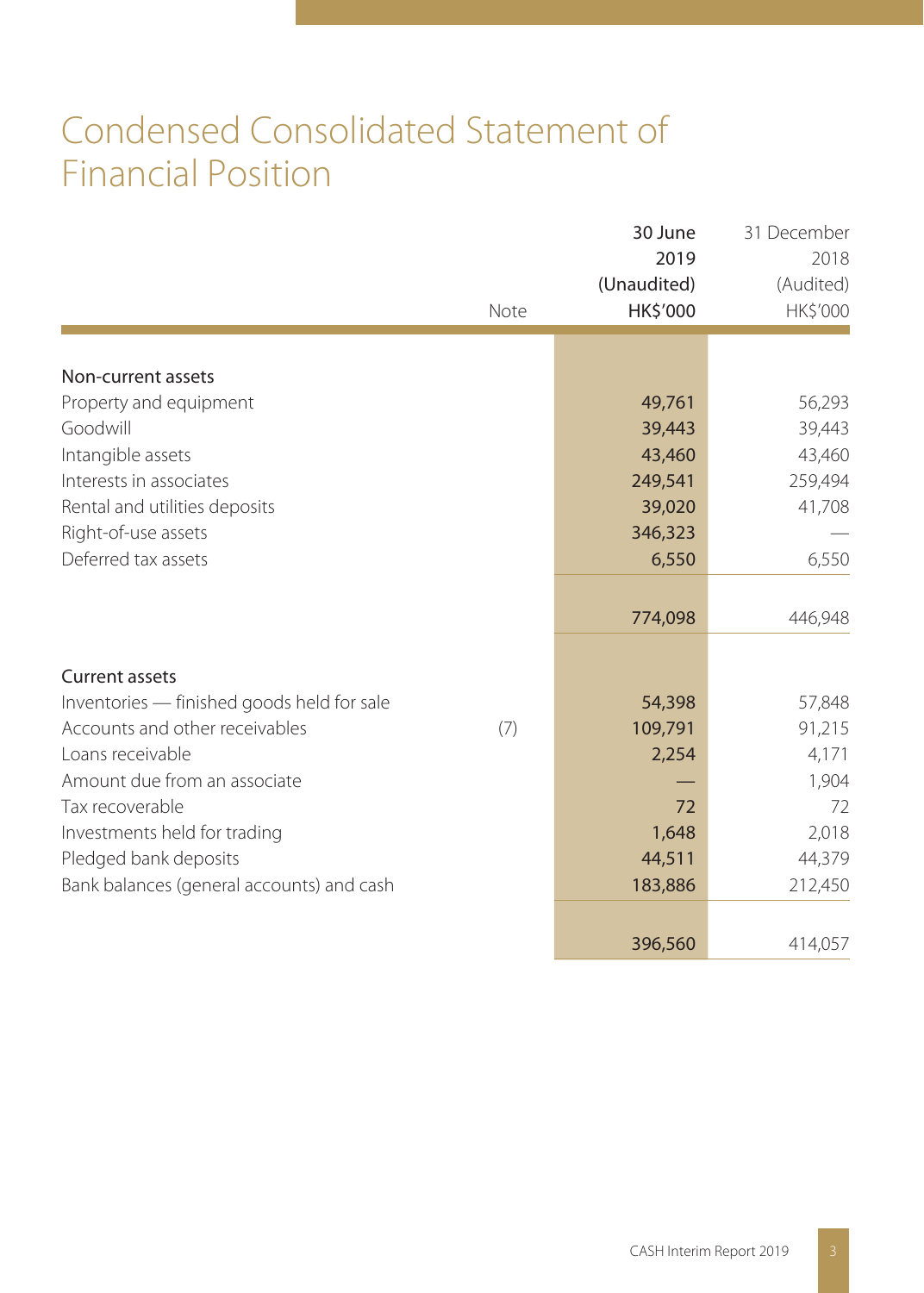|                                                                                                                                  | Notes | 30 June<br>2019<br>(Unaudited)<br>HK\$'000 | 31 December<br>2018<br>(Audited)<br>HK\$'000 |
|----------------------------------------------------------------------------------------------------------------------------------|-------|--------------------------------------------|----------------------------------------------|
| <b>Current liabilities</b>                                                                                                       |       |                                            |                                              |
| Accounts payable<br>Accrued liabilities and other payables<br>Contract liabilities<br>Taxation payable                           | (8)   | 200,054<br>84,415<br>13,453                | 238,335<br>63,789<br>23,140<br>13,463        |
| Obligations under finance leases<br>- amount due within one year<br>Lease liabilities<br>Borrowings — amount due within one year |       | 135,244<br>229,491                         | 444<br>208,685                               |
|                                                                                                                                  |       | 662,657                                    | 547,856                                      |
| Net current liabilities                                                                                                          |       | (266,097)                                  | (133, 799)                                   |
| Total assets less current liabilities                                                                                            |       | 508,001                                    | 313,149                                      |
| Capital and reserves<br>Share capital<br>Reserves                                                                                | (10)  | 8,312<br>253,382                           | 83,122<br>224,275                            |
| Equity attributable to owners of the Company<br>Non-controlling interests                                                        |       | 261,694<br>(29, 739)                       | 307,397<br>(27,086)                          |
| Total equity                                                                                                                     |       | 231,955                                    | 280,311                                      |
| Non-current liabilities<br>Deferred tax liabilities<br>Obligations under finance leases                                          |       | 6,949                                      | 6,949                                        |
| — amount due after one year<br>Lease liabilities                                                                                 |       | 232,743                                    | 1,375                                        |
| Borrowings - amount due after one year                                                                                           |       | 36,354                                     | 24,514                                       |
|                                                                                                                                  |       | 276,046                                    | 32,838                                       |
|                                                                                                                                  |       | 508,001                                    | 313,149                                      |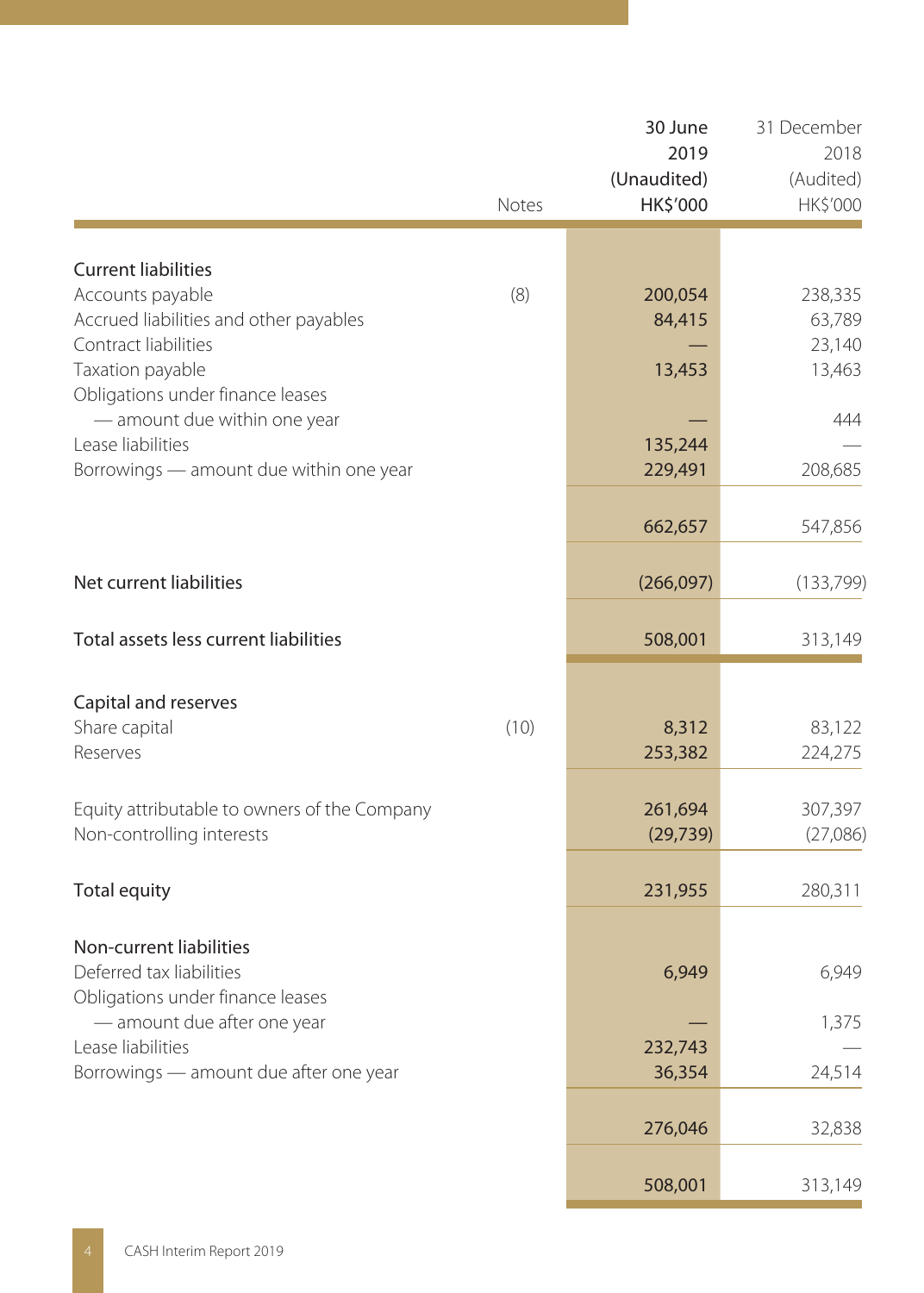# Condensed Consolidated Statement of Changes In Equity

|                                                                         |                              |                            |                                                 |                                |                                       | Unaudited<br>Six months ended 30 June 2019 |                                        |                     |                                               |                          |                                              |                   |
|-------------------------------------------------------------------------|------------------------------|----------------------------|-------------------------------------------------|--------------------------------|---------------------------------------|--------------------------------------------|----------------------------------------|---------------------|-----------------------------------------------|--------------------------|----------------------------------------------|-------------------|
|                                                                         |                              |                            |                                                 |                                | Attributable to owners of the Company |                                            |                                        |                     |                                               |                          |                                              |                   |
|                                                                         | Share<br>capital<br>HK\$'000 | premium<br><b>HK\$'000</b> | Share Contributed<br>surplus<br><b>HK\$'000</b> | General<br>reserve<br>HK\$'000 | Other<br>reserve<br><b>HK\$'000</b>   | Translation<br>reserve<br>HK\$'000         | Share<br>option<br>reserve<br>HK\$'000 | reserve<br>HK\$'000 | Revaluation Accumulated<br>losses<br>HK\$'000 | Total<br><b>HK\$'000</b> | Non-<br>controlling<br>Interests<br>HK\$'000 | Total<br>HK\$'000 |
| At 1 January 2019                                                       | 83,122                       | 591,437                    | 88,926                                          | 1,160                          | 59,719                                | 13,291                                     |                                        | 11,164              | (541, 422)                                    | 307,397                  | (27,086)                                     | 280,311           |
| Adjustment on adoption of<br>HKFRS 16                                   |                              |                            |                                                 |                                |                                       |                                            |                                        |                     | (11, 208)                                     | (11, 208)                | (1,067)                                      | (12, 275)         |
| Capital reduction                                                       | (74, 810)                    |                            | 74,810                                          |                                |                                       |                                            |                                        |                     |                                               |                          |                                              |                   |
| Amount transferred to write off<br>accumulated loss                     |                              |                            | (74,810)                                        |                                |                                       |                                            |                                        |                     | 74,810                                        |                          |                                              |                   |
| Loss for the period                                                     |                              |                            |                                                 |                                |                                       |                                            |                                        |                     | (34, 167)                                     | (34, 167)                | (1,586)                                      | (35, 753)         |
| Exchange differences arising<br>on translation of foreign<br>operations |                              |                            |                                                 |                                |                                       | (328)                                      |                                        |                     |                                               | (328)                    |                                              | (328)             |
| Total comprehensive (expense)<br>income for the period                  | (74, 810)                    |                            |                                                 |                                |                                       | (328)                                      |                                        |                     | 29,435                                        | (45,703)                 | (2,653)                                      | (48, 356)         |
| At 30 June 2019                                                         | 8,312                        | 591,437                    | 88,926                                          | 1,160                          | 59,719                                | 12,963                                     |                                        | 11,164              | (511, 987)                                    | 261,694                  | (29, 739)                                    | 231,955           |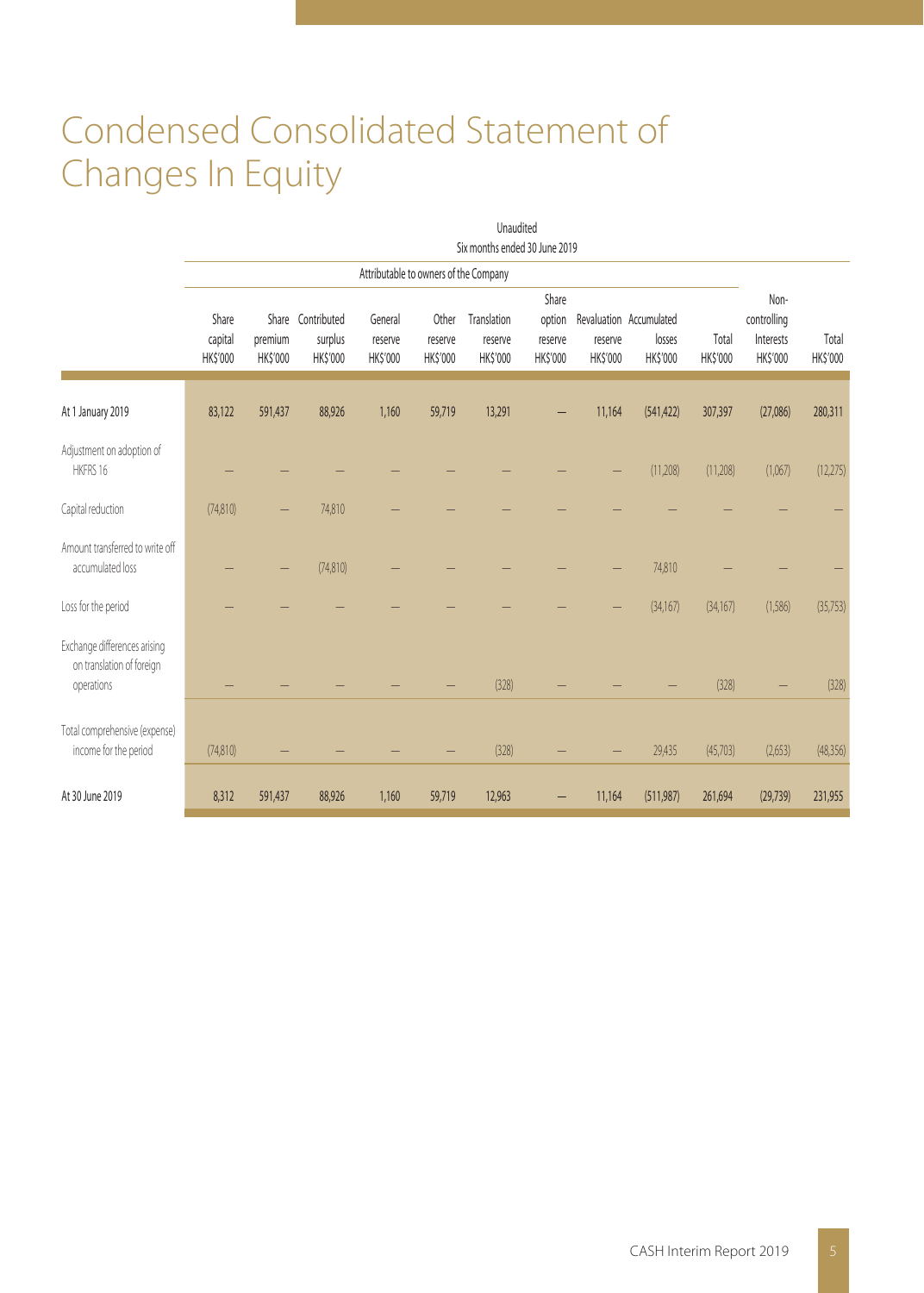|                                                                         | Six months ended 30 June 2018 |                              |                                    |                                |                              |                                       |                                        |                     |                                               |                   |                                              |                   |
|-------------------------------------------------------------------------|-------------------------------|------------------------------|------------------------------------|--------------------------------|------------------------------|---------------------------------------|----------------------------------------|---------------------|-----------------------------------------------|-------------------|----------------------------------------------|-------------------|
|                                                                         |                               |                              |                                    |                                |                              | Attributable to owners of the Company |                                        |                     |                                               |                   |                                              |                   |
|                                                                         | Share<br>capital<br>HK\$'000  | Share<br>premium<br>HK\$'000 | Contributed<br>surplus<br>HK\$'000 | General<br>reserve<br>HK\$'000 | Other<br>reserve<br>HK\$'000 | Translation<br>reserve<br>HK\$'000    | Share<br>option<br>reserve<br>HK\$'000 | reserve<br>HK\$'000 | Revaluation Accumulated<br>losses<br>HK\$'000 | Total<br>HK\$'000 | Non-<br>controlling<br>interests<br>HK\$'000 | Total<br>HK\$'000 |
| At 1 January 2018                                                       | 83,122                        | 591,437                      | 88,926                             | 1,160                          | 59,722                       | 11,599                                | 5,145                                  | 11,164              | (344, 152)                                    | 508,123           | (24, 562)                                    | 483,561           |
| Adjustment on adoption of<br><b>HKFRS 9</b>                             |                               |                              |                                    |                                |                              |                                       |                                        |                     | (706)                                         | (706)             |                                              | (706)             |
| Loss for the period                                                     |                               |                              |                                    |                                |                              |                                       |                                        |                     | (83, 106)                                     | (83, 106)         | (3,648)                                      | (86, 754)         |
| Exchange differences arising<br>on translation of foreign<br>operations |                               |                              |                                    |                                |                              | (168)                                 |                                        |                     |                                               | (168)             |                                              | (168)             |
| Total comprehensive expense<br>for the period                           |                               |                              |                                    |                                |                              | (168)                                 |                                        |                     | (83, 812)                                     | (83,980)          | (3,648)                                      | (87,628)          |
| At 30 June 2018                                                         | 83,122                        | 591,437                      | 88,926                             | 1,160                          | 59,722                       | 11,431                                | 5,145                                  | 11,164              | (427,964)                                     | 424,143           | (28, 210)                                    | 395,933           |

Unaudited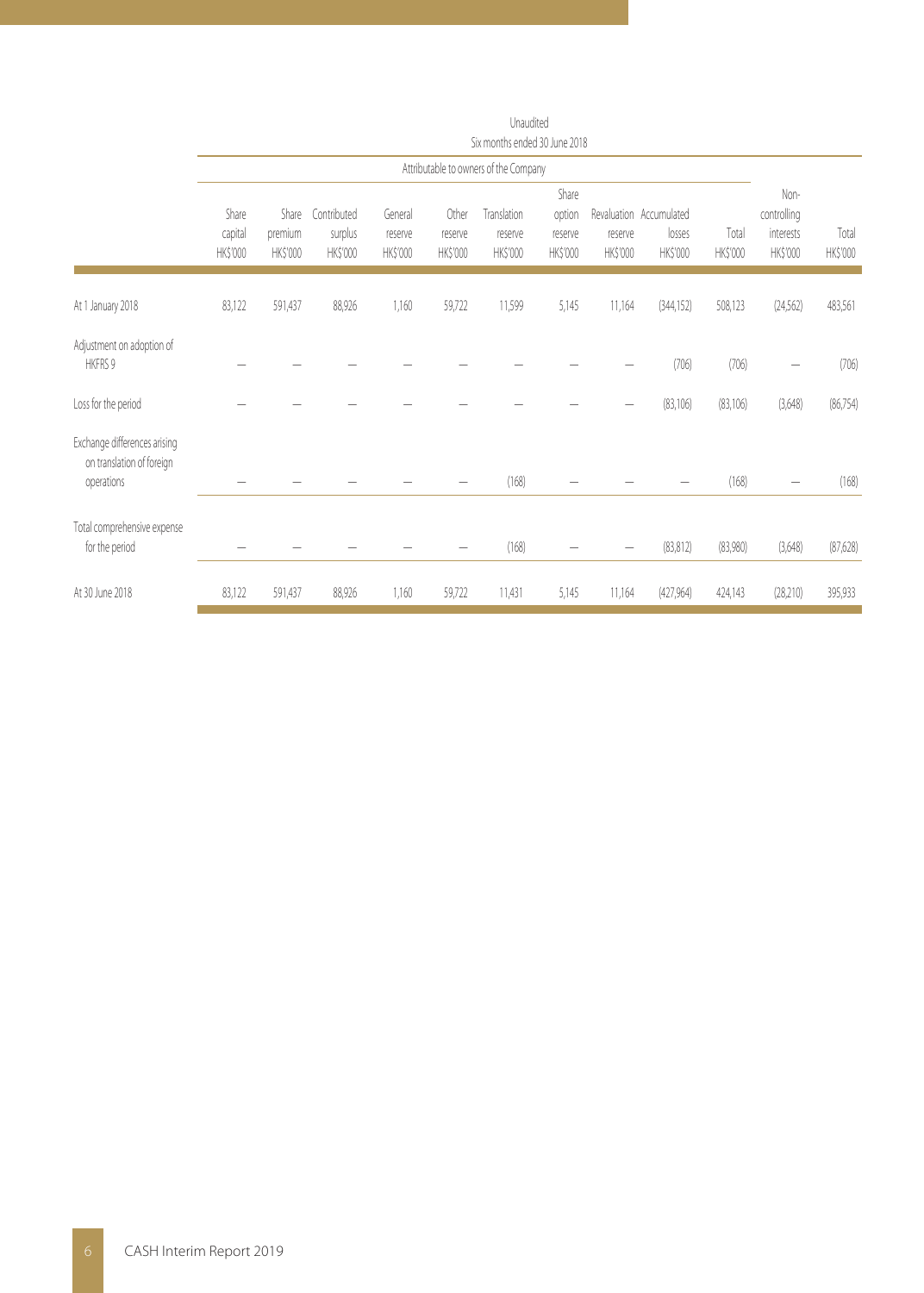# Condensed Consolidated Statement of Cash Flows

|                                                  |                  | Unaudited<br>Six months ended 30 June |  |  |  |
|--------------------------------------------------|------------------|---------------------------------------|--|--|--|
|                                                  | 2019<br>HK\$'000 | 2018<br>HK\$'000                      |  |  |  |
| Net cash used in operating activities            | (37, 678)        | (62, 605)                             |  |  |  |
| Net cash from (used in) investing activities     | 21,762           | (31,087)                              |  |  |  |
| Net cash (used in) from financing activities     | (12, 648)        | 82,696                                |  |  |  |
| Net decrease in cash and cash equivalents        | (28, 564)        | (10,996)                              |  |  |  |
| Cash and cash equivalents at beginning of period | 212,450          | 209,031                               |  |  |  |
| Cash and cash equivalents at end of period       | 183,886          | 198,035                               |  |  |  |
| Bank balances and cash                           | 183,886          | 198,035                               |  |  |  |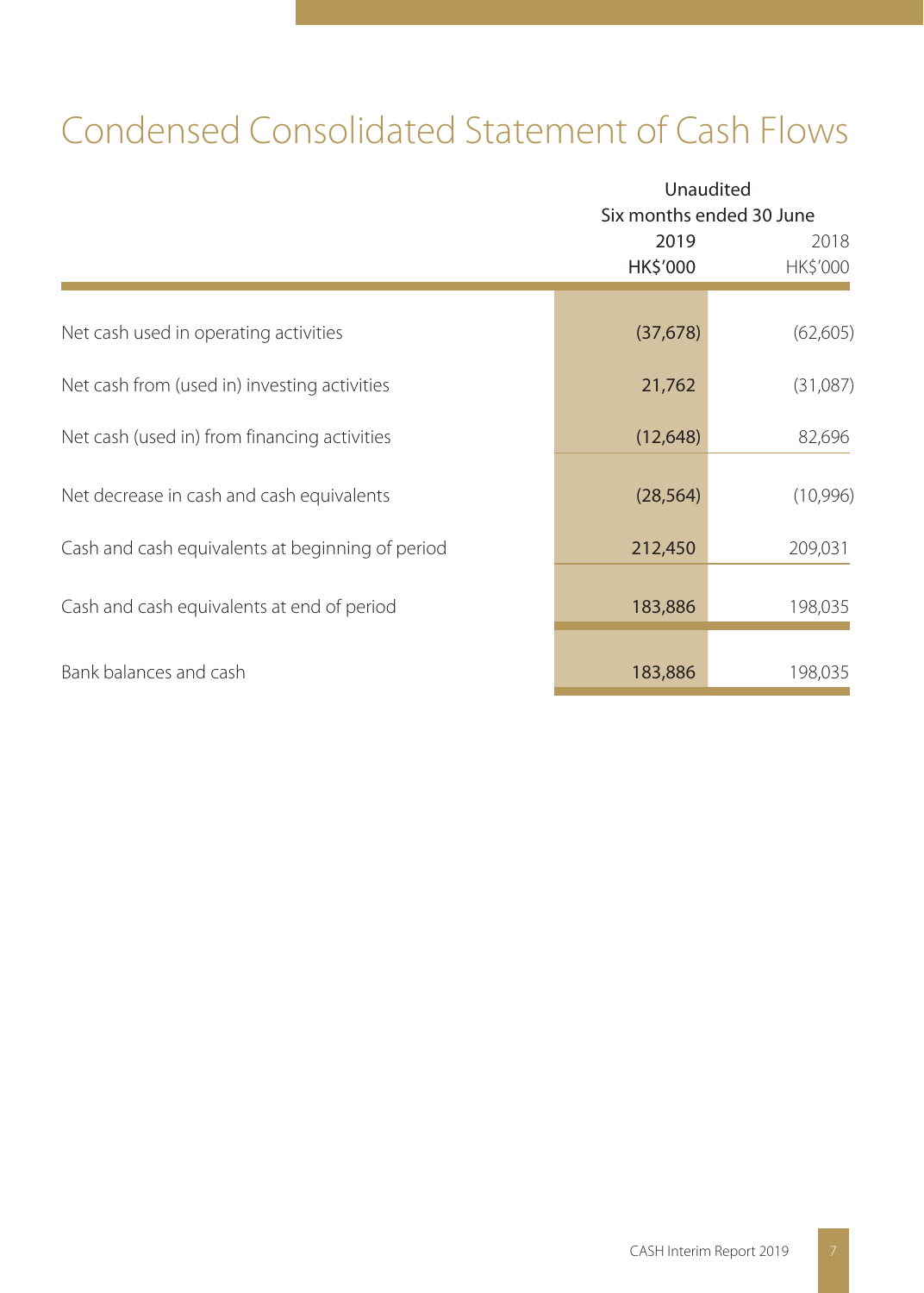Notes:

#### (1) Basis of preparation

The unaudited consolidated results of the Group have been prepared in accordance with Hong Kong Financial Reporting Standards ("HKFRSs") and Hong Kong Accounting Standard ("HKAS") 34 "Interim Financial Reporting" issued by the Hong Kong Institute of Certified Public Accountants ("HKICPA"). In addition, the unaudited consolidated accounts include applicable disclosures required by the Rules Governing the Listing of Securities on The Stock Exchange of Hong Kong Limited ("Stock Exchange") ("Listing Rules") and by the Hong Kong Companies Ordinance.

Apart from (2) below, the accounting policies and judgements applied by the Group in these consolidated financial statements are the same as those applied by the Group in its consolidated financial statements as at and for the year ended 31 December 2018.

The consolidated financial statements are presented in Hong Kong dollars, which is also the functional currency of the Company.

#### (2) Application of new and amendments to HKFRSs

#### New and amendments to HKFRSs that are mandatorily effective for the current period

The Group has applied the following new and amendments to HKFRSs issued by the HKICPA for the first time in the current period:

| HKFRS 16              | l eases                                              |
|-----------------------|------------------------------------------------------|
| $HK(IFRIC)$ - Int 23  | Uncertainty over Income Tax Treatments               |
| Amendments to HKFRS 9 | Prepayment Features with Negative Compensation       |
| Amendments to HKAS 19 | Plan Amendment, Curtailment or Settlement            |
| Amendments to HKAS 28 | Long-term Interests in Associates and Joint Ventures |
| Amendments to HKFRSs  | Annual Improvements to HKFRSs 2015-2017 Cycle        |

Except as described below, the application of the above amendments to HKFRSs in the current period has had no material impact on the Group's financial performance and positions for the current and prior period and/or on the disclosures set out in these consolidated financial statements.

#### HKFRS 16 "Leases"

The Group has applied HKFRS 16 for the first time in the current interim period. HKFRS 16 superseded HKAS 17 Leases ("HKAS 17"), and the related interpretations.

The Group applied the following accounting policies in accordance with the transition provisions of HKFRS 16.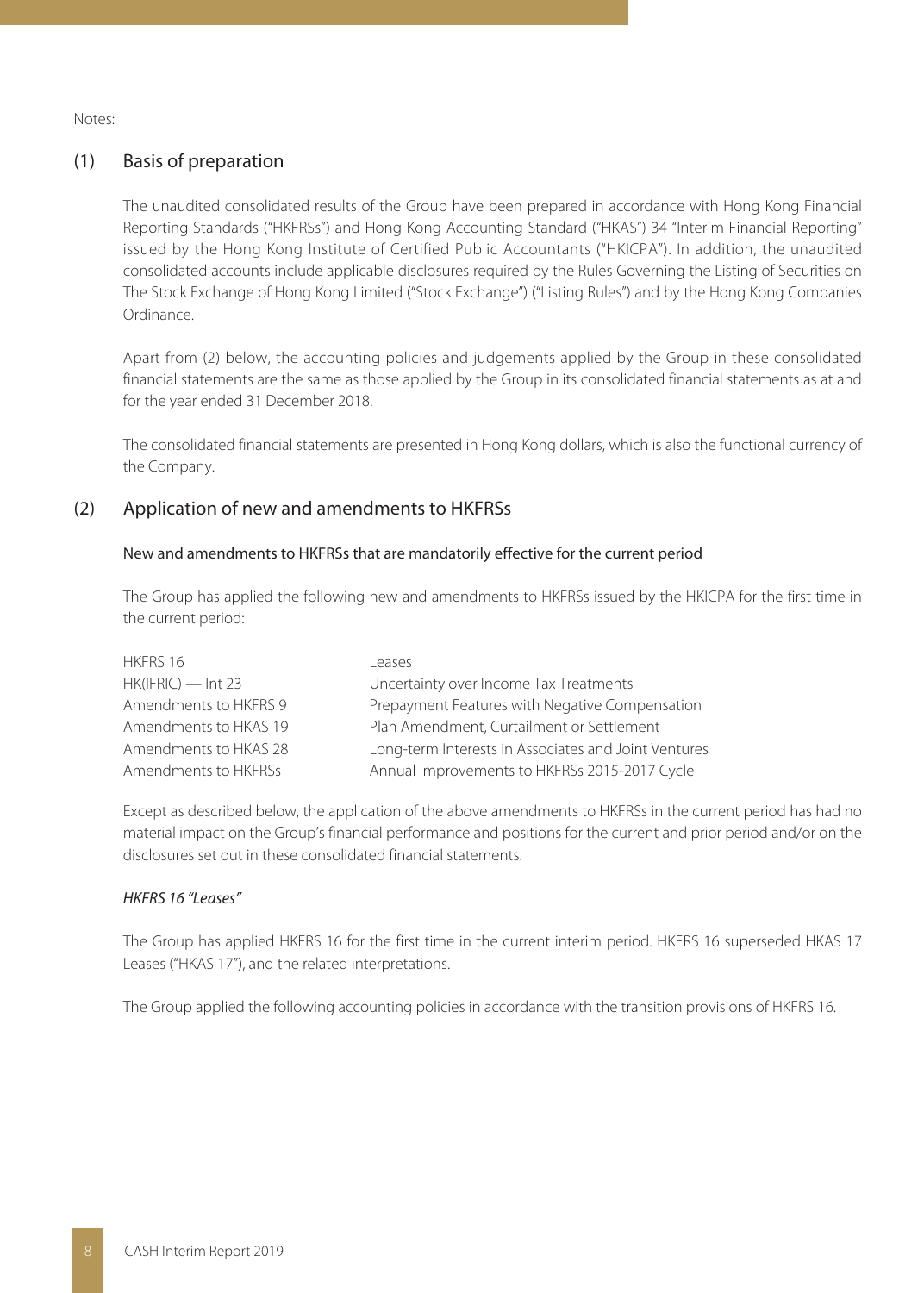#### Impacts and changes in accounting policies of application on HKFRS 16 Leases

#### Definition of a lease

A contract is, or contains, a lease if the contract conveys the right to control the use of an identified asset for a period of time in exchange for consideration.

For contracts entered into or modified on or after 1 January 2019, the Group assesses whether a contract is or contains a lease based on the definition under HKFRS 16 at inception or modification date. Such contract will not be reassessed unless the terms and conditions of the contract are subsequently changed.

#### As a lessee

For a contract that contains a lease component and one or more additional lease or non-lease components, the Group allocates the consideration in the contract to each lease component on the basis of the relative standalone price of the lease component and the aggregate stand-alone price of the non-lease components.

#### Transition and summary of effects arising from initial application of HKFRS 16

#### Definition of a lease

The Group has elected the practical expedient to apply HKFRS 16 to contracts that were previously identified as leases applying HKAS 17 and HK(IFRIC) — Int 4 Determining whether an Arrangement contains a Lease and not apply this standards to contracts that were not previously identified as containing a lease. Therefore, the Group has not reassessed contracts which already existed prior to the date of initial application.

For contracts entered into or modified on or after 1 January 2019, the Group applies the definition of a lease in accordance with the requirements set out in HKFRS 16 in assessing whether a contract contains a lease.

#### As a lessee

The Group has applied HKFRS 16 retrospectively with the cumulative effect recognised at the date of initial application, 1 January 2019. Any difference at the date of initial application is recognised in the opening retained profits and comparative information has not been restated.

When applying the modified retrospective approach under HKFRS 16 at transition, the Group applied the following practical expedients to leases previously classified as operating leases under HKAS 17, on lease-by-lease basis, to the extent relevant to the respective lease contracts:

- i. elected not to recognise right-of-use assets and lease liabilities for leases with lease term ends within 12 months of the date of initial application;
- ii. excluded initial direct costs from measuring the right-of-use assets at the date of initial application;
- iii. applied a single discount rate to a portfolio of leases with a similar remaining terms for similar class of underlying assets in similar economic environment;
- iv. used hindsight based on facts and circumstances as at date of initial application in determining the lease term for the Group's leases with extension and termination options.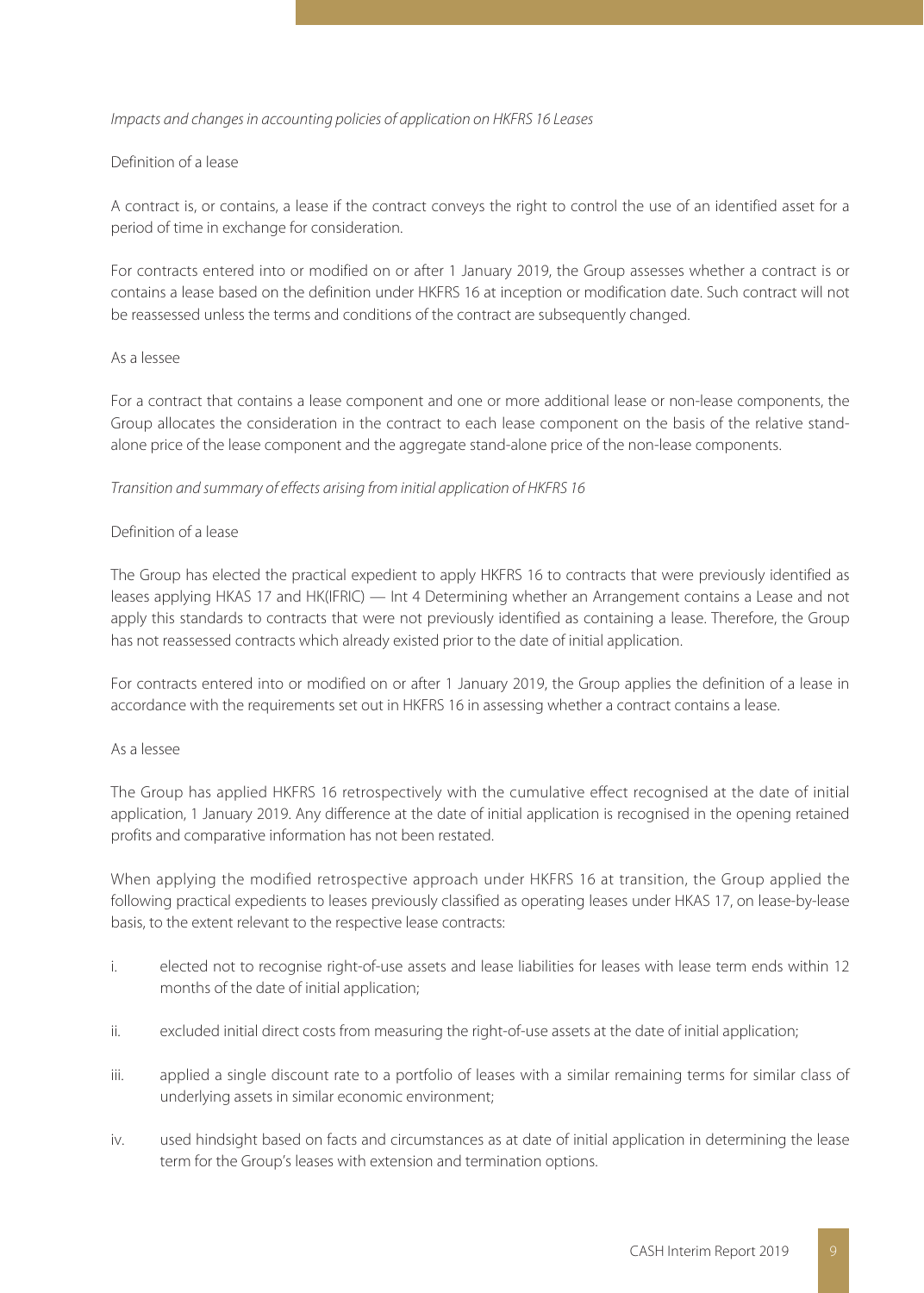On transition, the Group has made the following adjustments upon application of HKFRS 16:

The Group recognised lease liabilities of HK\$383.7 million and right-of-use assets of HK\$366.7 million at 1 January 2019.

When recognising the lease liabilities for leases previously classified as operating leases, the Group has applied incremental borrowing rates of the relevant group entities at the date of initial application. The weighted average lessee's incremental borrowing rate applied is 4.125%.

The Group has not early adopted any other standard, amendment or interpretation that has been issued but is not yet effective.

#### (3) Revenue

Disaggregation of revenue from contracts with customers

|                                                                               |          | Unaudited<br>Six months ended 30 June |  |  |  |
|-------------------------------------------------------------------------------|----------|---------------------------------------|--|--|--|
|                                                                               | 2019     | 2018                                  |  |  |  |
|                                                                               | HK\$'000 | HK\$'000                              |  |  |  |
|                                                                               |          |                                       |  |  |  |
|                                                                               |          |                                       |  |  |  |
| Retailing                                                                     |          |                                       |  |  |  |
| Types of goods or service                                                     |          |                                       |  |  |  |
| Sales of furniture and household goods                                        | 587,899  | 566,723                               |  |  |  |
| Sales of electrical appliances                                                | 72,151   | 71,670                                |  |  |  |
| Sales of tailor-made furniture                                                | 39,270   | 33,228                                |  |  |  |
|                                                                               |          |                                       |  |  |  |
|                                                                               | 699,320  | 671,621                               |  |  |  |
|                                                                               |          |                                       |  |  |  |
| Timing of revenue recognition                                                 |          |                                       |  |  |  |
| A point of time                                                               | 648,506  | 633,679                               |  |  |  |
| Over time                                                                     | 50,814   | 37,942                                |  |  |  |
|                                                                               |          |                                       |  |  |  |
|                                                                               | 699,320  | 671,621                               |  |  |  |
|                                                                               |          |                                       |  |  |  |
| Geographical market                                                           |          |                                       |  |  |  |
| Hong Kong                                                                     | 699,320  | 671,621                               |  |  |  |
|                                                                               |          |                                       |  |  |  |
|                                                                               |          |                                       |  |  |  |
| Online games services<br>Online game subscription income and licensing income |          |                                       |  |  |  |
|                                                                               |          |                                       |  |  |  |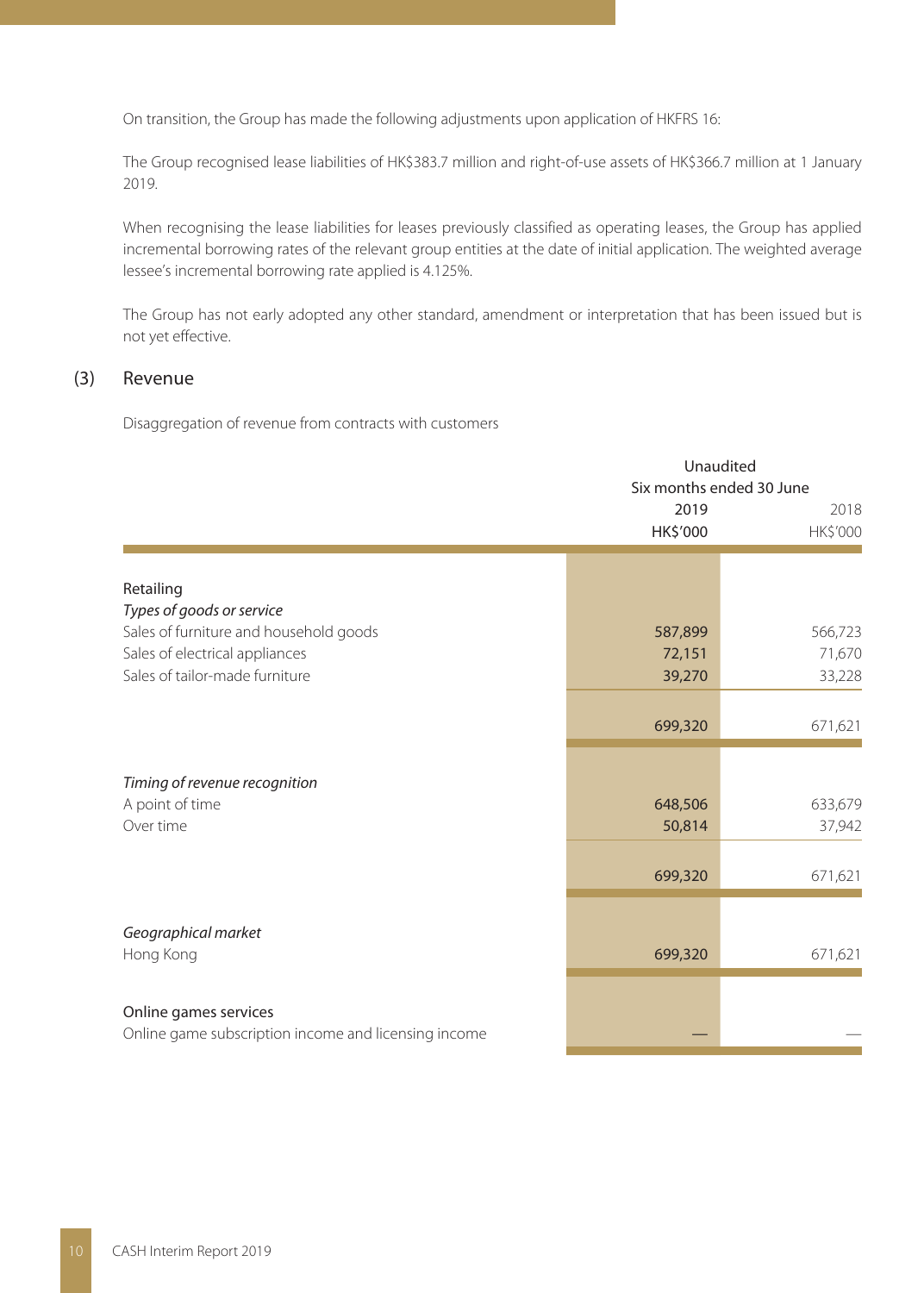## (4) Business and geographical segments

#### Business segments

Information reported to the executive directors of the Company, being the chief operating decision makers, for the purposes of resource allocation and assessment of segment performance focuses on types of goods or services delivered or provided.

Specifically, the Group's operating and reportable segments are as follows:

| Retailing            | Sales of furniture and household goods and electrical appliances           |
|----------------------|----------------------------------------------------------------------------|
| Online game services | Provision of online game services, sales of online game auxiliary products |
|                      | and licensing services, of which the management is proactively looking     |
|                      | for potential transactions during the period                               |

#### Segment revenue and results

For the six months ended 30 June 2019

|                                                                                                                             | Retailing<br>HK\$'000 | Online game<br>services<br>HK\$'000 | Consolidated<br>HK\$'000               |
|-----------------------------------------------------------------------------------------------------------------------------|-----------------------|-------------------------------------|----------------------------------------|
| Revenue                                                                                                                     | 699,320               |                                     | 699,320                                |
| Segment loss                                                                                                                | (17, 759)             | (6)                                 | (17,765)                               |
| Unallocated other income, gain and losses<br>Corporate expenses<br>Share of loss of associates<br>Unallocated finance costs |                       |                                     | 5,188<br>(13,086)<br>(9, 142)<br>(948) |
| Loss before taxation                                                                                                        |                       |                                     | (35,753)                               |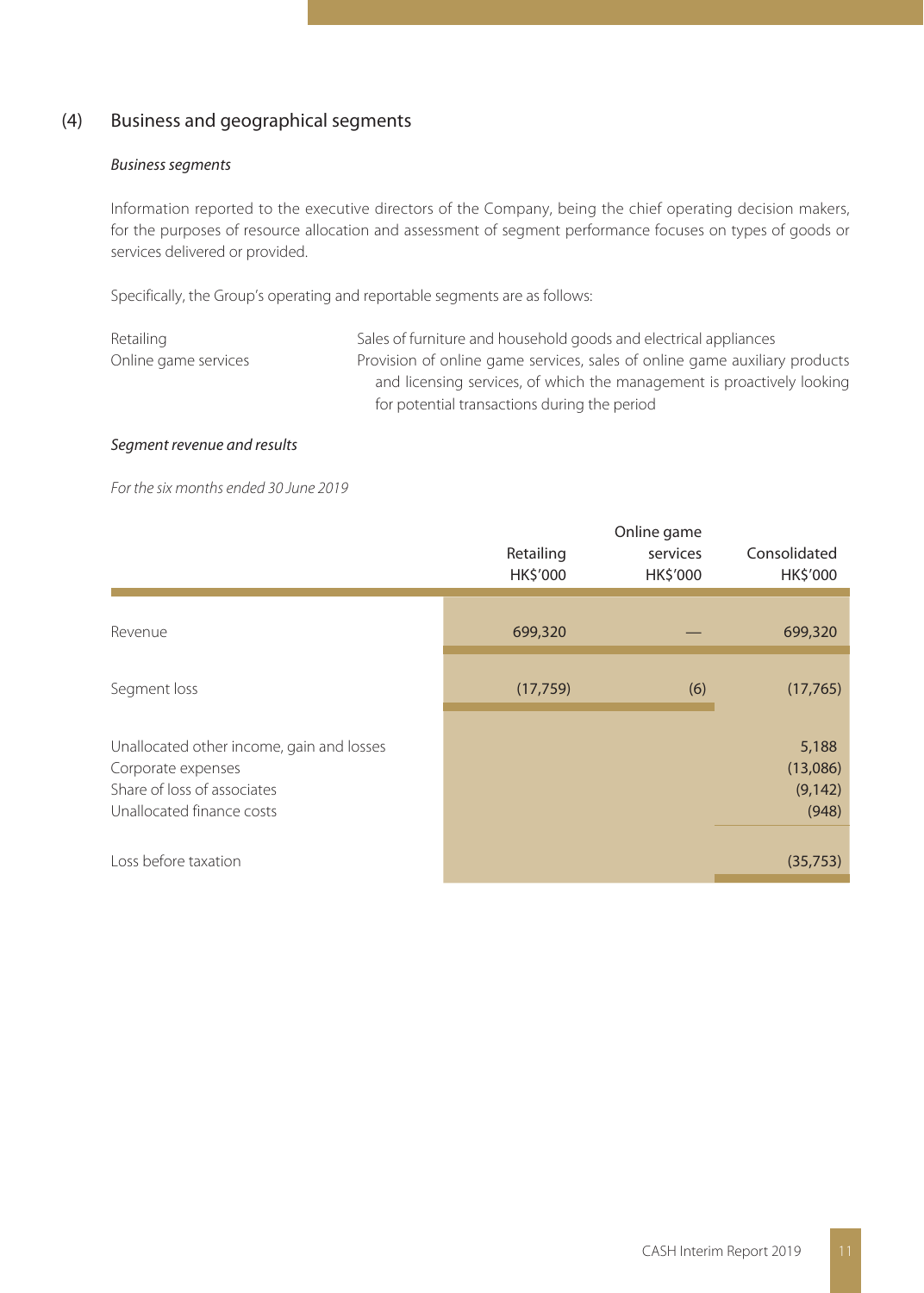For the six months ended 30 June 2018

|                                                                                                                             | Retailing<br>HK\$'000 | Online game<br>services<br><b>HK\$'000</b> | Consolidated<br><b>HK\$'000</b>             |
|-----------------------------------------------------------------------------------------------------------------------------|-----------------------|--------------------------------------------|---------------------------------------------|
| Revenue                                                                                                                     | 671,621               |                                            | 671,621                                     |
| Segment loss                                                                                                                | (40, 850)             | (321)                                      | (41, 171)                                   |
| Unallocated other income, gain and losses<br>Corporate expenses<br>Share of loss of associates<br>Unallocated finance costs |                       |                                            | (1, 120)<br>(26, 789)<br>(17, 545)<br>(129) |
| Loss before taxation                                                                                                        |                       |                                            | (86, 754)                                   |

Segment result represents the profit earned/loss incurred by each segment without allocation of certain other income, gain and losses, corporate expenses, share of loss of associates, impairment loss recognised on interests in an associate and certain finance costs. This is the measure reported to the executive directors of the Company for the purposes of resource allocation and performance assessment.

#### Geographical segments

The Group's operations are located in Hong Kong and the People's Republic of China ("PRC"). No analysis of the Group's revenue by geographical locations is disclosed because no significant portion of the revenue from external customers are derived outside Hong Kong.

#### (5) Income tax expense

|                    | Unaudited<br>Six months ended 30 June |                  |  |
|--------------------|---------------------------------------|------------------|--|
|                    | 2019<br>HK\$'000                      | 2018<br>HK\$'000 |  |
| Income tax expense |                                       | _                |  |

On 21 March 2018, the Hong Kong Legislative Council passed The Inland Revenue (Amendment) (No. 7) Bill 2017 ("Bill") which introduces the two-tiered profits tax rates regime. The Bill was signed into law on 28 March 2018 and was gazetted on the following day. Under the two-tiered profits tax rates regime, the first HK\$2 million of profits of the qualifying group entity will be taxed at 8.25%, and profits above HK\$2 million will be taxed at 16.5%.

Accordingly, starting from 2018, the Hong Kong profits tax is calculated at 8.25% on the first HK\$2 million of the estimated assessable profits and at 16.5% on the estimated assessable profits above HK\$2 million. The profits of group entities not qualifying for the two-tiered profits tax rates regime will continue to be taxed at a flat rate of 16.5%.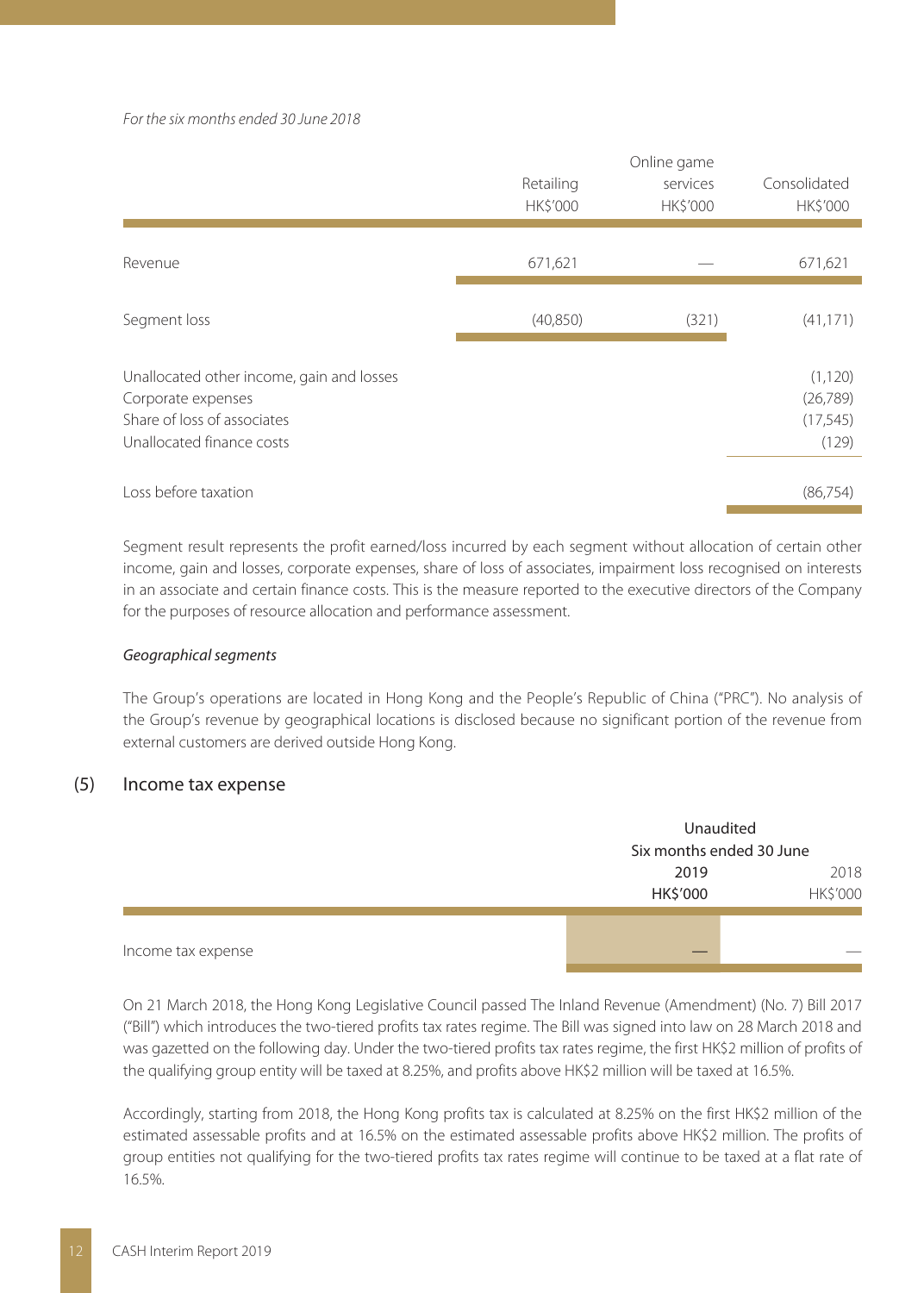Under the Law of People's Republic of China on Enterprise Income Tax ("EIT Law") and Implementation Regulation of the EIT Law, the tax rate of the PRC subsidiaries is 25% from 1 January 2008 onwards.

No deferred tax asset arising from tax losses brought forward has been recognised in the financial statements due to the uncertainty of future profit streams against which the asset can be utilised.

### (6) Loss per share

The calculation of the basic and diluted loss per share attributable to the owners of the Company for the six months ended 30 June 2019 together with the comparative figures for the prior period are based on the following data:

|                                                                                                   | Unaudited<br>Six months ended 30 June |                                                       |  |
|---------------------------------------------------------------------------------------------------|---------------------------------------|-------------------------------------------------------|--|
|                                                                                                   | 2019<br><b>HK\$'000</b>               | 2018<br>HK\$'000                                      |  |
| Loss for the purpose of basic and diluted loss per share                                          | (34, 167)                             | (83, 106)                                             |  |
|                                                                                                   | 2019<br>'000                          | Unaudited<br>Six months ended 30 June<br>2018<br>'000 |  |
| Number of shares                                                                                  |                                       |                                                       |  |
| Weighted average number of ordinary shares for the purpose of<br>basic and diluted loss per share | 831,222                               | 831,222                                               |  |

### (7) Accounts and other receivables

|                                                     | 30 June 2019<br>(Unaudited)<br>HK\$'000 | 31 December 2018<br>(Audited)<br>HK\$'000 |
|-----------------------------------------------------|-----------------------------------------|-------------------------------------------|
| Accounts receivable arising from retailing business | 2,833                                   | 1,772                                     |
| Receivables from securities brokers                 | 68,938                                  | 46,619                                    |
| Prepayments                                         | 15,853                                  | 13,342                                    |
| Rental and other deposits                           | 21,272                                  | 26,760                                    |
| Other receivables                                   | 895                                     | 2,722                                     |
|                                                     | 109,791                                 | 91,215                                    |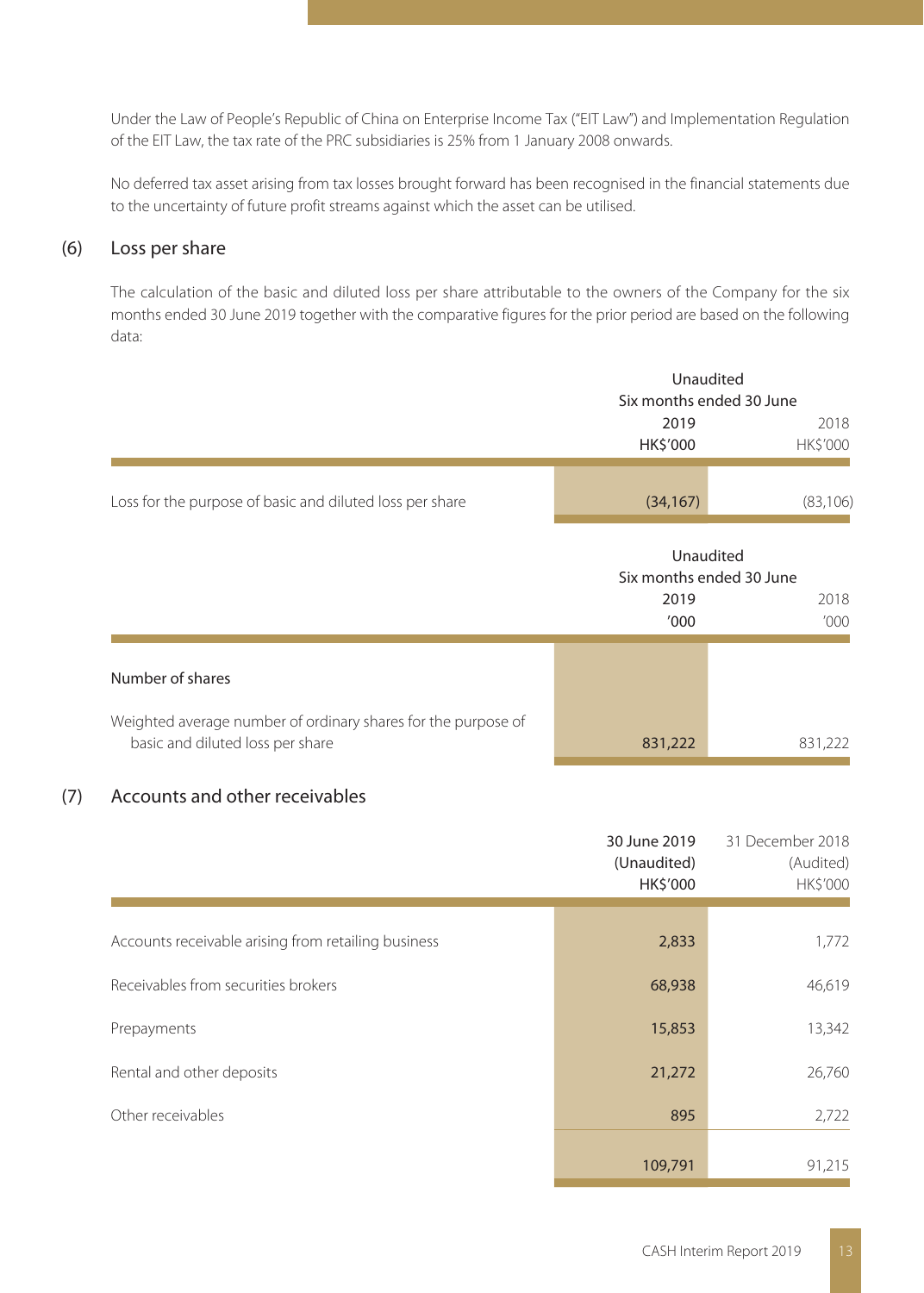The Group allows an average credit period of 30 days to its corporate customers on retailing business. The ageing analysis based on the invoice date, which is approximately the revenue recognition date, is as follows:

|               | 30 June 2019<br>(Unaudited)<br>HK\$'000 | 31 December 2018<br>(Audited)<br>HK\$'000 |
|---------------|-----------------------------------------|-------------------------------------------|
|               |                                         |                                           |
| $0 - 30$ days | 1,949                                   | 480                                       |
| 31-60 days    | 144                                     | 284                                       |
| 61-90 days    | 138                                     | 268                                       |
| Over 90 days  | 602                                     | 740                                       |
|               |                                         |                                           |
|               | 2,833                                   | 1,772                                     |

#### (8) Accounts payable

|                                                 | 30 June 2019<br>(Unaudited)<br><b>HKS'000</b> | 31 December 2018<br>(Audited)<br><b>HK\$'000</b> |
|-------------------------------------------------|-----------------------------------------------|--------------------------------------------------|
| Trade creditors arising from retailing business | 200,054                                       | 238,335                                          |

Trade creditors arising from retailing business principally comprise amount outstanding for trade purpose and ongoing cost. The credit period taken for trade purchase ranges from 30 to 90 days.

The following is an ageing analysis (from invoice date) of trade creditors arising from retailing business at the end of the reporting period:

|               | 30 June 2019<br>(Unaudited)<br>HK\$'000 | 31 December 2018<br>(Audited)<br>HK\$'000 |
|---------------|-----------------------------------------|-------------------------------------------|
|               |                                         |                                           |
| $0 - 30$ days | 122,811                                 | 75,132                                    |
| $31-60$ days  | 373                                     | 77,456                                    |
| $61-90$ days  | 47,140                                  | 57,385                                    |
| Over 90 days  | 29,730                                  | 28,362                                    |
|               |                                         |                                           |
|               | 200,054                                 | 238,335                                   |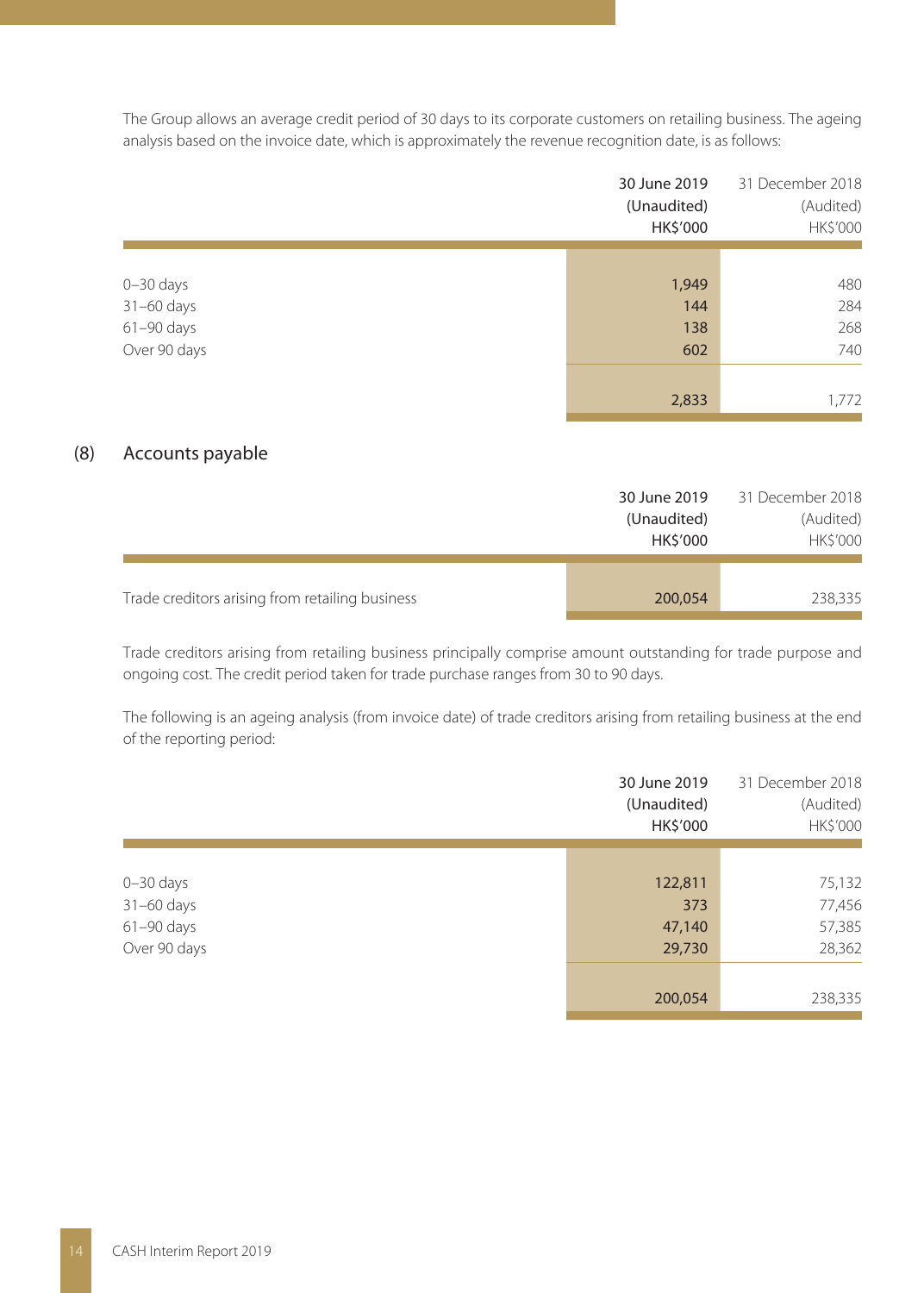#### (9) Capital risk management

The Group manages its capital to ensure that entities in the Group will be able to continue as a going concern while maximising the return to shareholders through the optimisation of the debt and equity balance. The capital structure of the Group consists of debt which includes the borrowings, and equity attributable to owners of the Company which comprises share capital, reserves and accumulated losses as disclosed in consolidated statement of changes in equity. The management of the Group reviews the capital structure by considering the cost of capital and the risks associated with each class of capital. In view of this, the Group will balance its overall capital structure through the issue of new shares as well as the issue of new debt or the redemption of existing debt. The Group's overall strategy remains unchanged throughout the period.

A subsidiary of the Group is regulated by the Hong Kong Securities and Futures Commission ("SFC") and is required to comply with the financial resources requirements according to the Hong Kong Securities and Futures (Financial Resources) Rules ("SF(FR)R"). The Group's regulated entity is subject to minimum paid-up share capital requirements and liquid capital requirements under the SF(FR)R. Management of the Group closely monitors, on a daily basis, the liquid capital level of this entity to ensure compliance with the minimum liquid capital requirements under the SF(FR)R. The Group's regulated entity has complied with the capital requirements imposed by the SF(FR)R throughout both periods.

#### (10) Share capital

|                                                                         | Par value of each<br>ordinary share<br>HK\$ | Number<br>of shares<br>'000 | Amount<br>HK\$'000   |
|-------------------------------------------------------------------------|---------------------------------------------|-----------------------------|----------------------|
| Ordinary shares                                                         |                                             |                             |                      |
| Authorised:<br>At 1 January 2019<br>Capital reduction (Note)            | 0.10                                        | 3,000,000                   | 300,000<br>(270,000) |
| At 30 June 2019                                                         | 0.01                                        | 3,000,000                   | 30,000               |
| Issued and fully paid:<br>At 1 January 2019<br>Capital reduction (Note) | 0.10                                        | 831,222                     | 83,122<br>(74, 810)  |
| At 30 June 2019                                                         | 0.01                                        | 831,222                     | 8,312                |

Note: On 15 March 2019, a special resolution in relation to capital reorganisation was approved by the shareholders at a special general meeting held on the same date. Pursuant to the capital reorganisation took effect on 18 March 2019, the par value of each of the Company's shares was reduced from HK\$0.10 to HK\$0.01. The authorised share capital of the Company decreased to HK\$30,000,000, representing 3,000,000,000 shares of par value of HK\$0.01 each, of which 831,221,677 shares were issued and were fully paid or credited as fully paid and the remainder were unissued. The Company's issued and paid up share capital was reduced to approximately HK\$8,312,000 and the reduction amount of approximately HK\$74,810,000 was transferred to the contributed surplus account of the Company.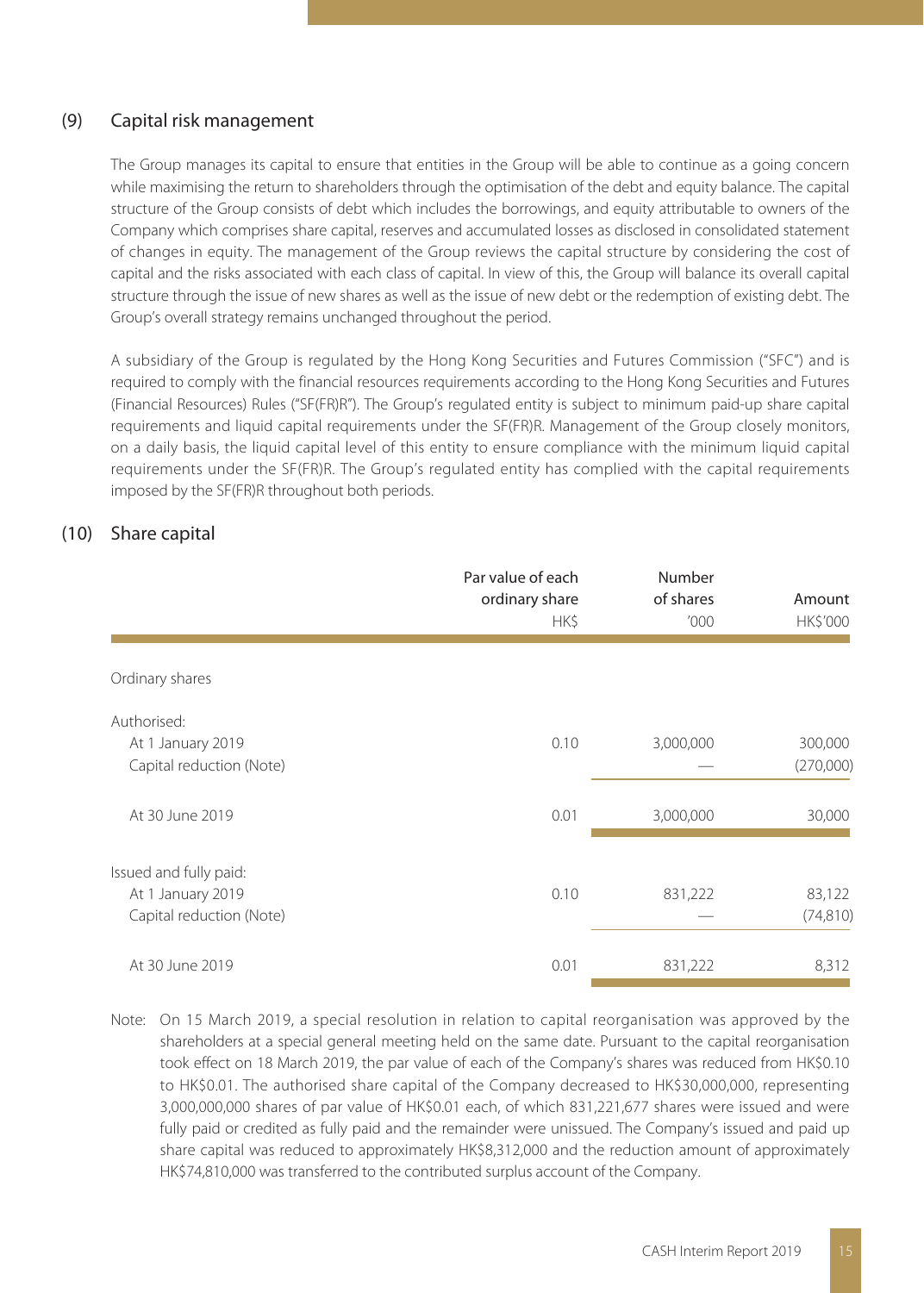### (11) Related party transactions

The Group entered into the following transactions with related parties during the period:

|                                                                                                         | Unaudited<br>Six months ended 30 June |                         |  |
|---------------------------------------------------------------------------------------------------------|---------------------------------------|-------------------------|--|
|                                                                                                         | 2019<br><b>HK\$'000</b>               | 2018<br><b>HK\$'000</b> |  |
| Interest expense paid to the following director of the Company<br>Dr Kwan Pak Hoo Bankee and associates | 213                                   |                         |  |
| Management fee income received from CASH Financial Services<br>Group Limited ("CFSG") (Note)            | 1,380                                 |                         |  |

Note: The Group received management fee income from CFSG of approximately HK\$1.4 million.

#### (12) Interim dividend

No interim dividend in respect of the six months ended 30 June 2019 and 30 June 2018 was declared by the Board.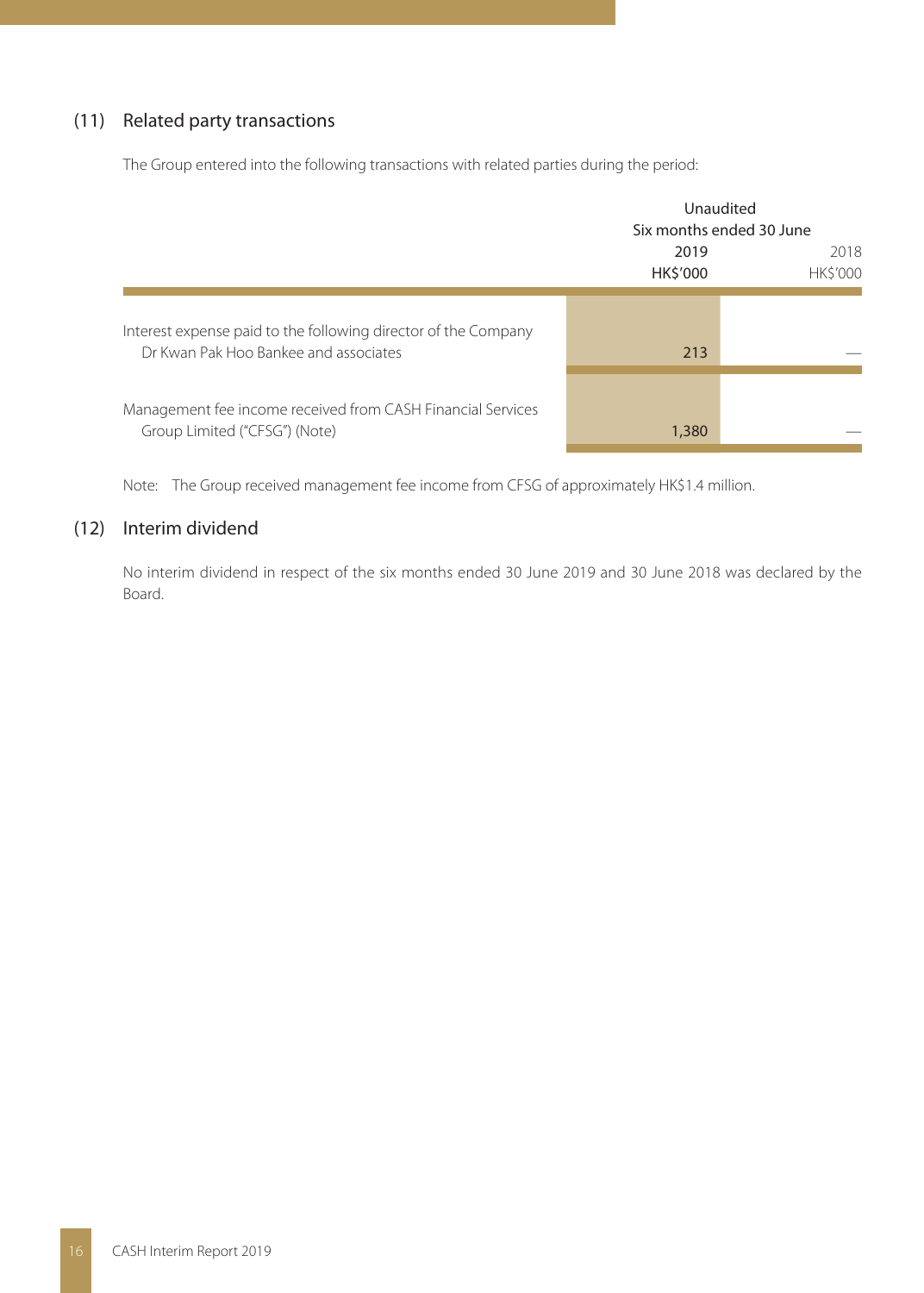# Dividend

The Board does not recommend the payment of any dividend for the six months ended 30 June 2019 (2018: nil).

# Review and Outlook

### Financial Review

## Financial Performance

For the six months ended 30 June 2019, the Group recorded revenue of HK\$699.3 million, representing an increase of 4.1% as compared with HK\$671.6 million for the same corresponding period last year.

Overall, the Group reported a net loss for the period of HK\$35.8 million as compared to the net loss of HK\$86.8 million for the same period last year.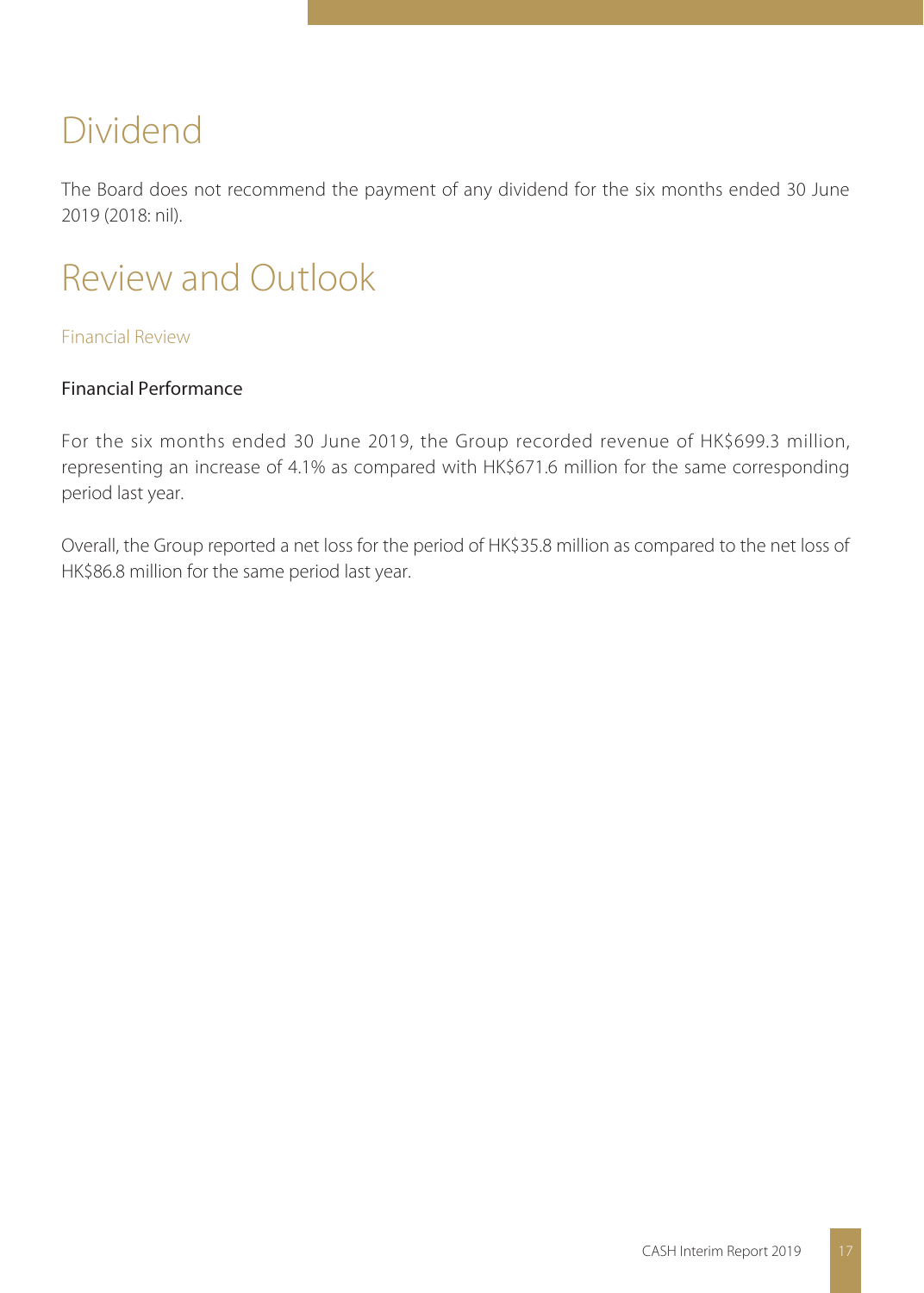#### Retail Management Business — PRICERITE GROUP

During the period under review, facing the challenging external environment caused by the US-Mainland trade tensions, Brexit and other geopolitical tensions, the Hong Kong economy only showed a modestly expanded over last year, the weaker local economic growth and the societal turbulence in Hong Kong continue to weigh on the local consumption and sentiment on domestic demand which was fared considerably weak during the period under review, the Hong Kong total retail sales were down by 2.6% compared with the same period last year. Meanwhile, the unemployment rate remained low at 2.8% throughout the 6-month period, which kept the household incomes and wages grew solidly. Furthermore, the demand for small apartments showed no sign of decreasing, evidenced by the residential property transactions volume increased, mostly in primary residential market, by 4% over the same period last year. These factors had both positive and negative impacts on our retailing business. Benefited by solid demand in the property market and the stable employment prospect, we achieved a 3.6% increase in our revenue. On the other hand, the low unemployment rate had continuously pushing up the staff costs to a new high and the overall rental costs of our outlets was still on increasing trend. Facing the ever rising staff and rental costs, we had embarked on network optimisation of our retail stores by closing down 2 underperforming stores during the period under review. We had also restructured our product mix to improve the logistic efficiency, and optimised the use of warehouse space. Furthermore, we had reorganised our staff structure to increase our competitiveness as a result our staff cost has been decreased by 7.6% over same period last year. To keep our leading position in the retailing business amid the rapidly changing business environments, we had further strengthened our O2O business model to solidly integrate our physical and online store. It smoothly blended the most advance technologies, including artificial intelligence, big data analytics, mobile payments and robotics into our stores in order to implement a seamless shopping experience for our customers.

Overall, Pricerite Group recorded revenue of HK\$699.3 million and a net loss of HK\$17.8 million for the six months ended 30 June 2019, as compared to revenue of HK\$671.6 million and a net loss of HK\$40.9 million for the same period last year.

#### Mobile Internet Services Business — NET2GATHER (CHINA)

The Group's Mobile Internet Service Business had no revenue recorded and a net loss of HK\$6,000 for the six months ended 30 June 2019, as compared to a net loss of HK\$0.3 million for the same period last year.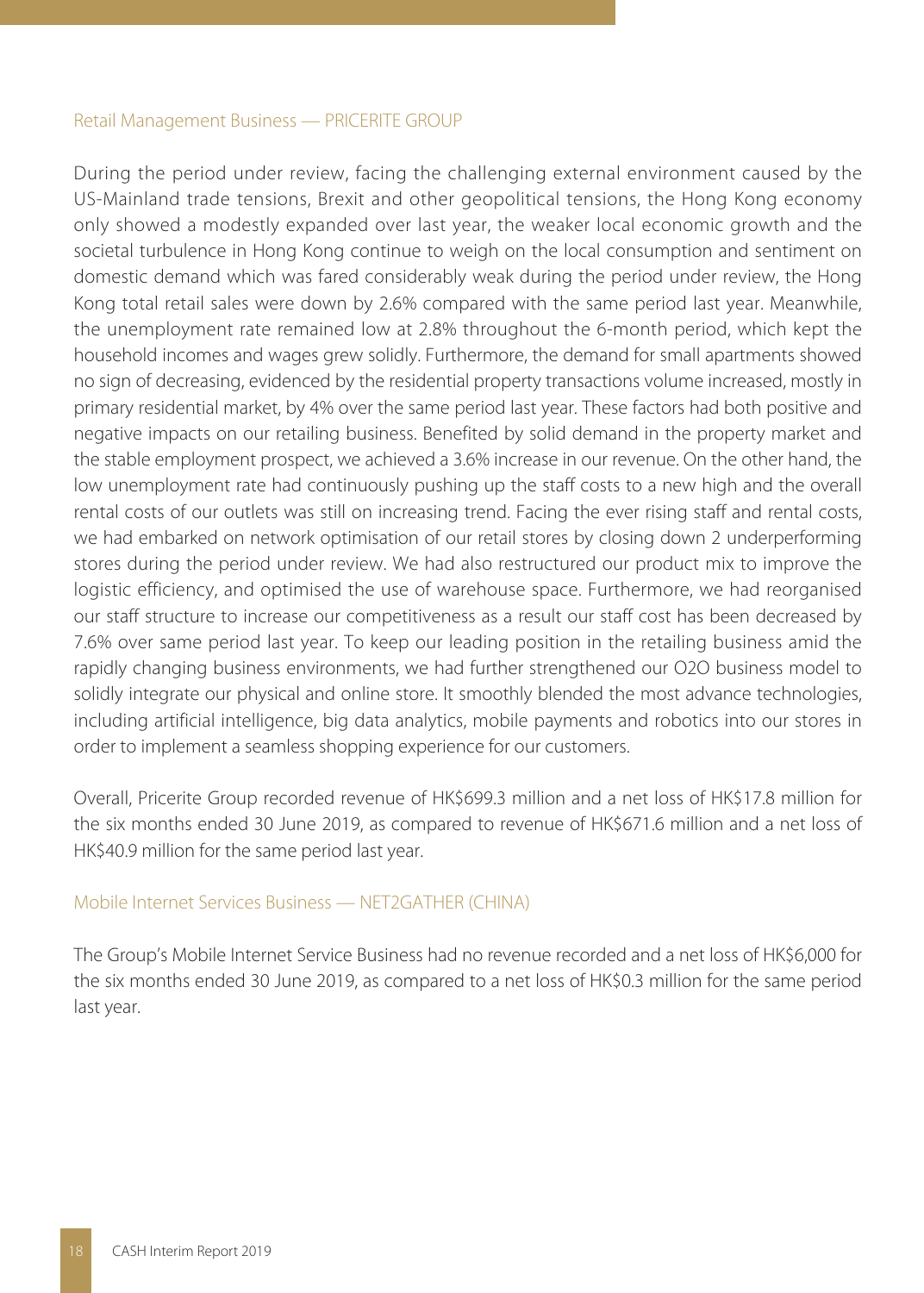# CFSG — The Group's Associated Company

### Financial Services Business — CFSG

For the six months ended 30 June 2019, CFSG recorded revenue of HK\$61.5 million, representing an decrease of 17.9% as compared with HK\$74.9 million for the same corresponding period last year.

Trading in the Hong Kong securities market continued to languish in the first half of 2019, the Hang Seng Index only reached to 28,542.62 at the end of June 2019 whereas the Index was above 30,000 most of the time during last corresponding period. Investor sentiment had been fragile since the Trump administration to use trade barriers as a tool of foreign policy, Brexit and others geopolitical tensions have heightened macro uncertainty, leading to a wider range of potential economic and market outcomes ahead. Consequently, more rate cuts by the Federal Reserve are expected in the second half of the year and other central banks will likely to follow suit, and the reduction of the Quantitative Tightening as well as the expected further economic stimulus taken by the Chinese government would potentially indicate that economic growth is slower than predicted, this may cause investors to take a more defensive investing stance and gave extra downside risk to the stock markets in the second half of the year. Affected by the overall investor sentiment the average daily trading volume of the Hong Kong stock market for the period under review recorded a significant decrease over the corresponding period last year. The decrease in trading volume had a direct impact on our securities business, our clients who are mostly retail investors had chosen to flee the highly volatile stock markets to avoid suffering huge investment and trading losses during this deteriorating financial environment, as a result CFSG's brokerage income recorded a decrease of 13.9% for the first half of the year. On the other hand, CFSG's asset management business, owing to the poorer market sentiments and uncertain economic outlook compared with the first half of 2018, had recorded a drop in revenue compared with the last corresponding period. Notwithstanding the market doldrums, CFSG's investment banking team had secured a number of sponsor, advisory and placing contracts and achieved a good revenue growth in the first half of this year. Furthermore, owing to the upside momentum of the Hong Kong stock market in the second quarter, CFSG recorded a net gain of HK\$10.2 million on its portfolio of investment securities held for trading in the period under review.

Overall, CFSG recorded a net loss of HK\$27.0 million for the six months ended 30 June 2019 as compared to a net loss of HK\$52.2 million in the same period last year.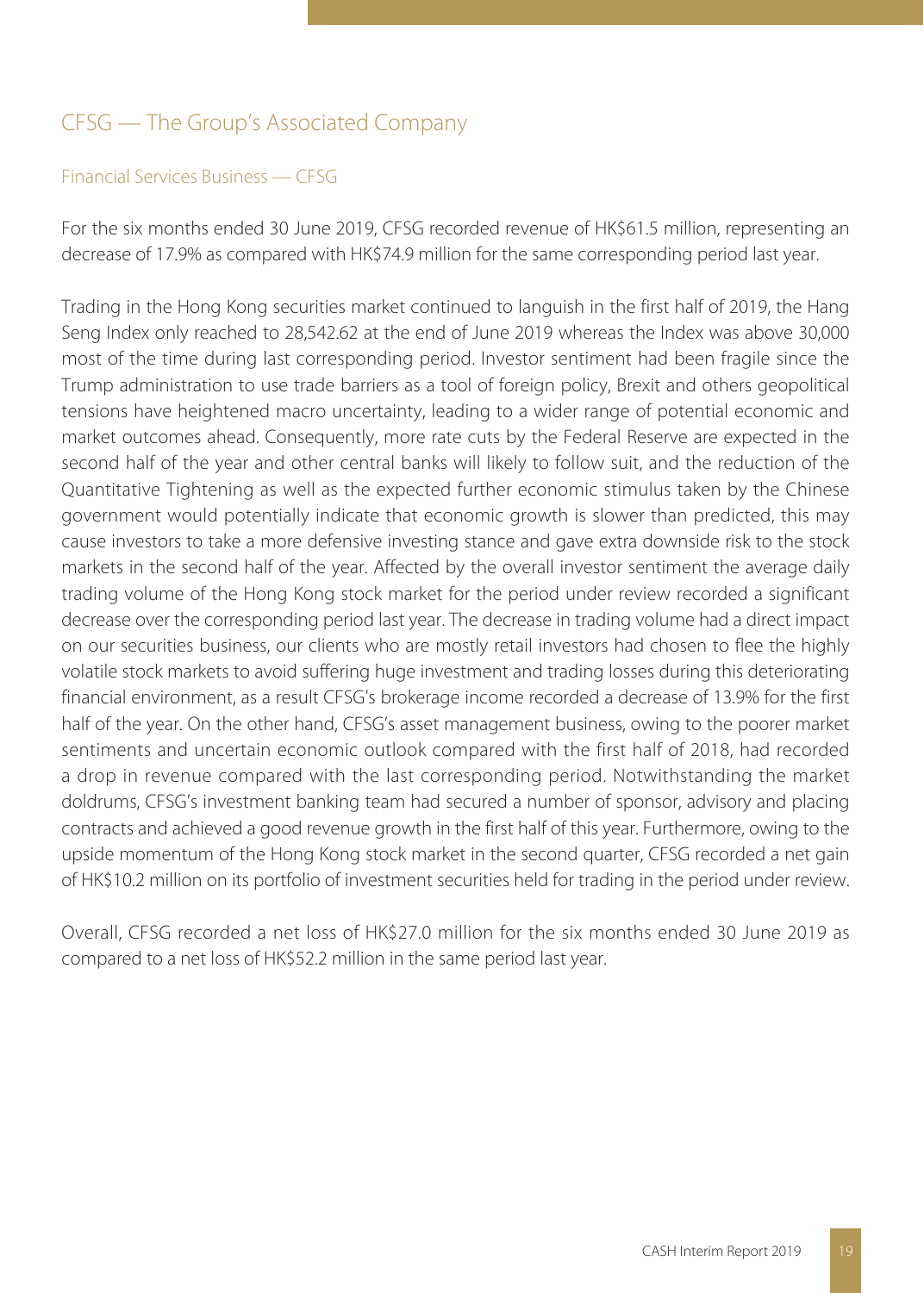#### Liquidity and Financial Resources

The Group's equity attributable to owners of the Company amounted to HK\$261.7 million as at 30 June 2019 as compared to HK\$307.4 million at the end of last year. The decrease in the equity was mainly due to the net loss reported for the period under review.

As at 30 June 2019, the Group had total outstanding borrowings of approximately HK\$265.8 million as compared to HK\$233.2 million as at 31 December 2018. The increase in bank borrowings was mainly due to increase in working capital. The bank borrowings were mostly denominated in Hong Kong dollars comprising unsecured loans of approximately of HK\$122.2 million and secured loans of approximately of HK\$143.6 million. The above bank loans of approximately HK\$143.6 million were secured by the Group's pledged deposits of HK\$44.5 million and corporate guarantees.

As at 30 June 2019, our cash and bank balances totalled HK\$228.4 million as compared to HK\$256.8 million at the end of the previous year. The decrease in cash and bank balances was mainly due to the net loss reported for the period under review. The Group derives its revenue mainly in Hong Kong dollars and maintains its cash and bank balances mainly in Hong Kong dollars.

The liquidity ratio as at 30 June 2019 at 0.60 times, as compared to 0.76 times as at 31 December 2018. The decrease in the liquidity ratio was mainly because lease liabilities were recognised due to adoption of the new accounting standard HKFRS 16 Leases during the period under review as well as the net loss reported for the period under review.

The gearing ratio, which represents the ratio of interest bearing borrowings excluding lease liabilities of the Group divided by the total equity, was 114.6% as at 30 June 2019 as compared to 83.8% as at 31 December 2018. The increase in the gearing ratio was mainly due to the net loss reported for the period under review. On the other hand, we have no material contingent liabilities at the period-end.

The Group's treasury policies are to secure healthy liquidity for running its operations smoothly and to maintain a sound financial position at all time throughout the period. Besides meeting its working capital requirements, cash balances and bank borrowings are maintained at healthy levels to meet its customers' investments needs while making sure all relevant financial regulations have been duly complied.

### Foreign Exchange Risks

At the end of the period, the Group did not have any material un-hedged foreign exchange exposure or interest rate mismatches.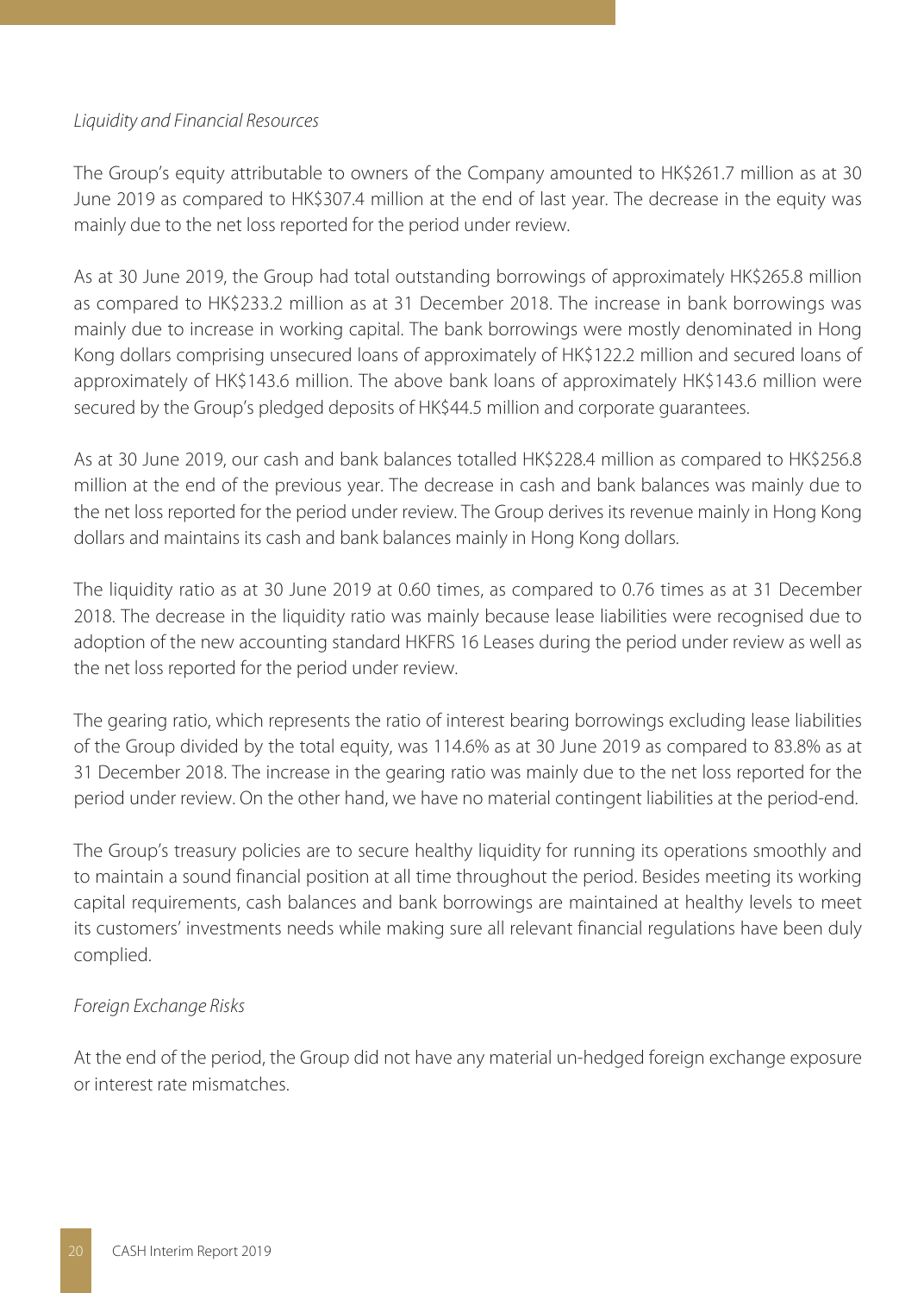#### Material Acquisitions and Disposals

Upon implementation of HKFRS 16 effective from 1 January 2019, the Group if entering into lease transaction as a lessee should recognise the right-of-use asset and will be regarded as an acquisition of asset under the Listing Rules. During the period, the Group as tenants entered into (i) letter agreement dated 30 April 2019 regarding extension of tenancy for the premises at "Portion of Level 1, Hilton Plaza, Shatin" for 13 months from 1 March 2019 to 31 March 2020 at an aggregate consideration of approximately HK\$9.4 million for use as retail store of the Group; and (ii) new lease dated 23 May 2019 regarding renewal of lease for the premises at "28th Floor, Manhattan Place, Kowloon Bay" for 3 years from 15 December 2019 to 14 December 2022 at an aggregate consideration of approximately HK\$25.5 million for use as office premises of the Group. And subsequent to the reporting period, the Group as tenants entered into (iii) renewal offer letter dated 16 August 2019 regarding renewal of tenancy for the premises at "Shop nos. 2715-23, Level 2, MOSTown" for 2 years from 26 September 2019 to 25 September 2021 at an aggregate consideration of approximately HK\$10.5 million for use as retail store of the Group; and (iv) confirmation of tenancy dated 22 August 2019 regarding renewal of tenancy for the premises at "Shop on 1/F and 2/F of Heya Delight Shopping Centre" for 4 years from 16 October 2019 to 15 October 2023 at an aggregate consideration of approximately HK\$10.8 million for use as retail store of the Group. The above lease transactions constituted discloseable transactions of the Company, and details of the transactions were disclosed in the announcements of the Company dated 30 April 2019, 23 May 2019, 16 August 2019 and 22 August 2019 respectively.

Save as aforesaid, the Group did not make any material acquisition and disposal during the period.

Save as disclosed in this report, there is no important event affecting the Group which has occurred since the end of the financial period.

### Capital Commitments

The Group did not have any material outstanding capital commitment at the end of the period.

### Material Investments

As at 30 June 2019, the market values of a portfolio of investments held for trading amounted to approximately HK\$1.6 million. A net gain derived from investments held for trading of HK\$5.2 million was recorded for the period.

We do not have any future plans for material investments, or addition of capital assets.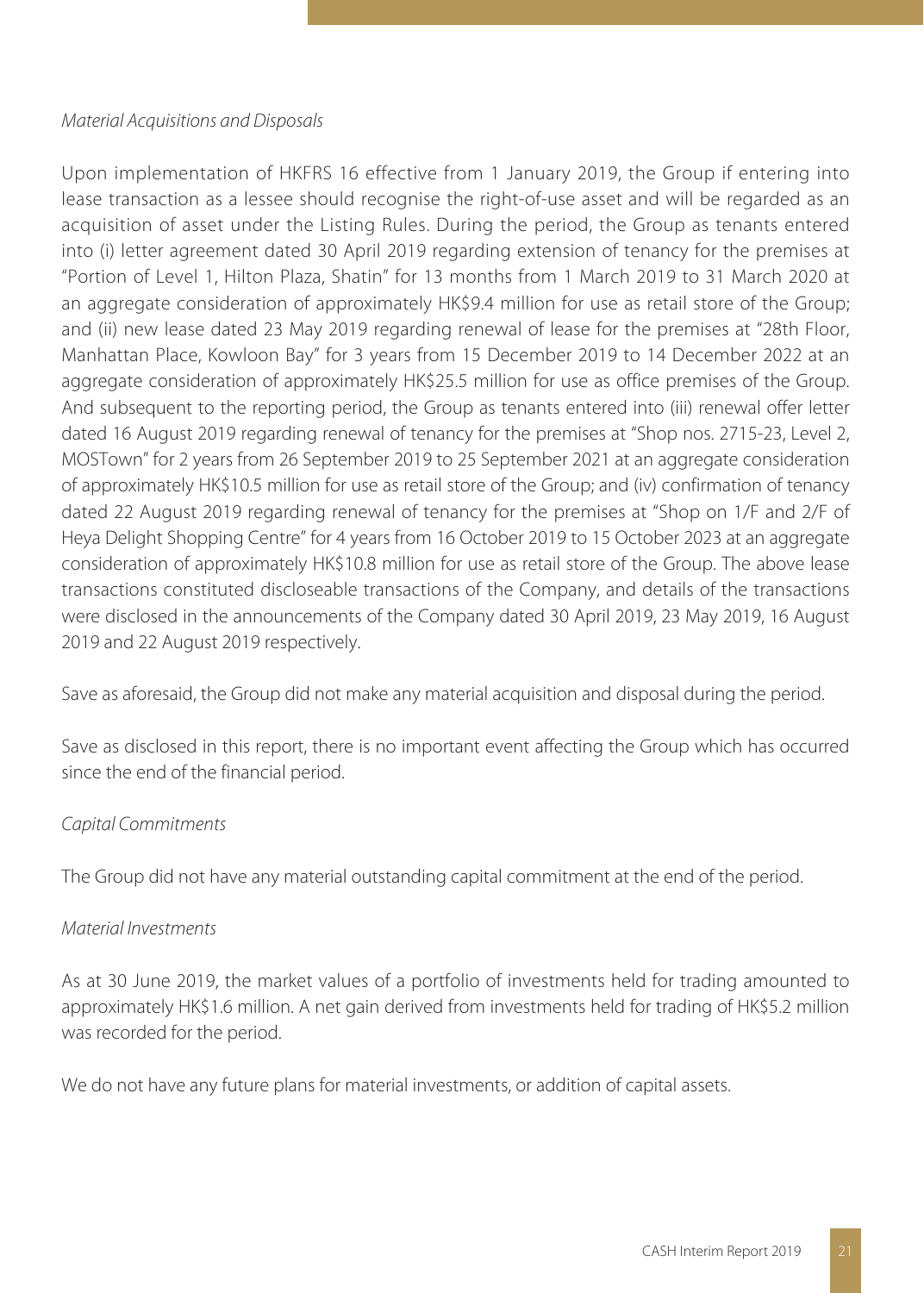# Financial and Operational Highlights

Revenue

|                          | Unaudited<br>Six months ended 30 June |       |      |  |
|--------------------------|---------------------------------------|-------|------|--|
| (HK\$'m)                 | 2019                                  | 2018  |      |  |
| Retailing<br>Online game | 699.3                                 | 671.6 | 4.1% |  |
| Group total              | 699.3                                 | 671.6 | 4.1% |  |

# Key Financial Metrics

|                                       | Unaudited<br>Six months ended 30 June |         |            |  |  |  |  |
|---------------------------------------|---------------------------------------|---------|------------|--|--|--|--|
|                                       | 2019<br>% change<br>2018              |         |            |  |  |  |  |
|                                       |                                       |         |            |  |  |  |  |
| The Group                             |                                       |         |            |  |  |  |  |
| Net loss attributable to              |                                       |         |            |  |  |  |  |
| shareholders (HK\$'m)                 | (34.2)                                | (83.1)  | $(58.8\%)$ |  |  |  |  |
| Loss per share (HK cents)             | (4.1)                                 | (10.0)  | $(59.0\%)$ |  |  |  |  |
| Total assets (HK\$'m)                 | 1,170.7                               | 1,031.1 | 13.5%      |  |  |  |  |
| Cash on hand (HK\$'m)                 | 228.4                                 | 245.2   | $(6.9\%)$  |  |  |  |  |
| Borrowings (HK\$'m)                   | 265.8                                 | 275.9   | (3.7%)     |  |  |  |  |
| Retailing                             |                                       |         |            |  |  |  |  |
| Revenue per sq. ft. (HK\$)            | 377                                   | 366     | 3.0%       |  |  |  |  |
| Growth for same stores (vs last year) | 4.4%                                  | 5.6%    | N/A        |  |  |  |  |
| Inventory turnover days               | 42.7                                  | 44.8    | (4.7%)     |  |  |  |  |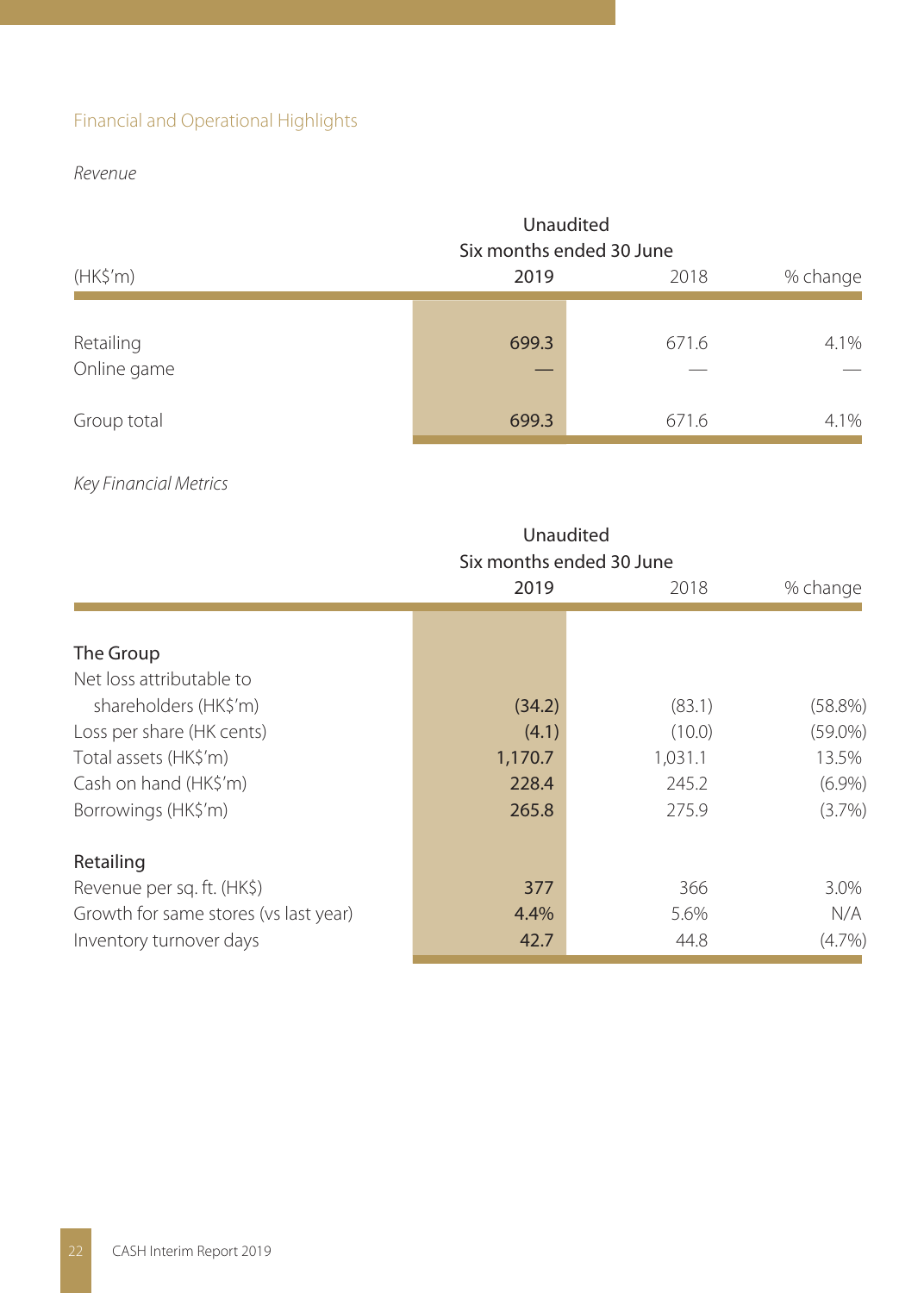# Management Discussion and Analysis

#### Retail Management Business — PRICERITE GROUP

#### Industry Review

The first half of 2019 was tough for Hong Kong retailers, with the market clouded by China-US trade disputes and local social unrest. As a result of the negative consumer sentiment, Hong Kong GDP edged-up just 0.6% and even 0.5% in real terms in the first and second quarters, respectively, with total retail sales slumping 2.6%.

#### Business Review

The economic hardship inevitably weighed on consumer spending. To enhance operating efficiency, Pricerite took various measures to rationalise costs through digitalisation, standardisation, simplification and automation of work process covering logistics, inventory management, store operations, marketing management and general administration. The entire operating system was reviewed and streamlined while self-service checkout kiosks continue being installed in our outlets to improve customer shopping experience.

The Group is dedicated to developing its multiple-brand home furnishing business with a vision to becoming the innovative home solutions leader for quality home furnishings, lifestyle products and services. Since "Pricerite" is a well-established brand serving customers for more than 30 years, the Group has decided to leverage this strong brand equity — renaming after our flagship brand as Pricerite Group Limited.

Overall, steady demand continues in the market for "smart" furniture and healthy home products as space management and well-being lifestyle remain key trends and issues. As the leading "New Retail" home furnishing specialist in Hong Kong, Pricerite continues to deliver value-for-money solutions that help our customers in tightening circumstances.

#### Pricerite Home

Our space management business stems from deep understanding of customer needs to maximise limited living space in Hong Kong's micro-apartments. We therefore continue to strengthen our product sourcing both globally and regionally. In 2019 we expanded the scope of our sourcing centres in the Yangtze River Delta, Guangdong-HK-Macau Greater Bay Area and South East Asia.

At the same time, our product design team continues designing multi-functional and transformable furniture, while our merchandising team revamps product offerings to provide well-selected product choices for our customers.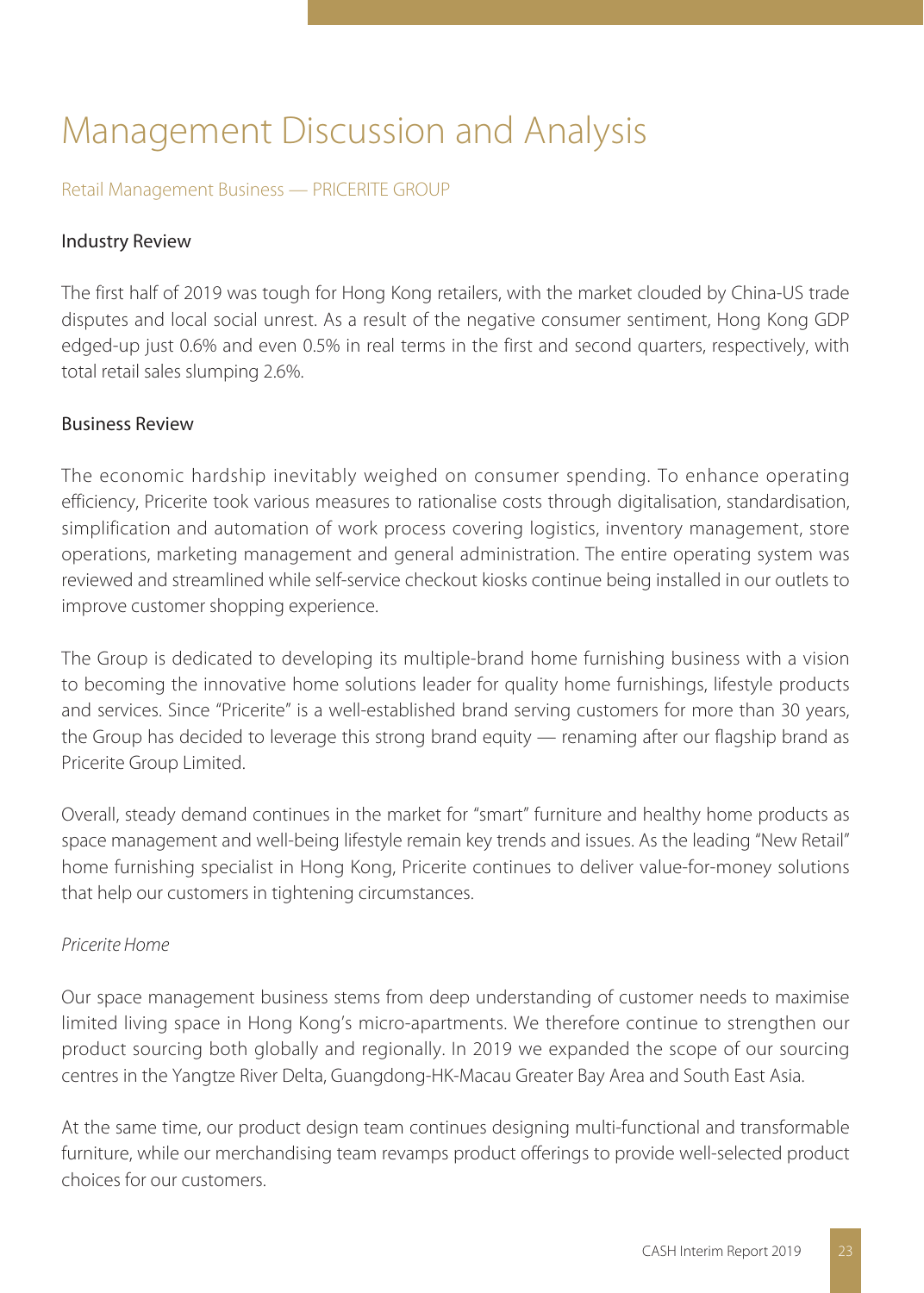Enabling greater flexibility in home-furnishing for limited living space, Pricerite launched the "My Own Universe (MOU)" furniture series of customisable, fashionable and innovative living room and dining room solutions, in a widening selection of styles, colours and materials.

Our "New Retail" business model meanwhile focuses on retail automation and digitalisation — adopting latest technologies such as big data analytics, artificial intelligence and robotic technologies; and leveraging the advantages of both online and offline touch points to facilitate seamless, convenient shopping experiences.

Supplementing deployment of SAP sales & service software solutions last year, we introduced an SAP marketing module in early 2019 for personalised and timely communication with our customers throughout their shopping journeys.

## TMF

During the period, TMF revamped its shops at Megabox and Tsuen Wan Plaza bringing customers a fresh new image with enhanced solution displays.

TMF has also made advancements in product variety for the segment of families with children by introducing additional bedroom solutions. Collaboration with the well-known consumer brands such as B. Duck has also boosted our brand awareness in Hong Kong.

To stay true to our vision, we continuously enhanced our product quality with enrichment in quality assurance of production process.

With our relentless effort in growing the TMF business, the brand has been well-received and recognised in the tailor-made furniture market. The increase in popularity of micro-apartments facilitates TMF's further development in our smart furniture and micro-space management solutions.

## SECO

SECO introduced more well-being products for home, environment and personal uses, guided by our healthy-living commitment and good understanding of the importance of clean air and water.

At the same time, store layouts were restyled to continue enhancing shopping experience and product efficiency, while boosted e-shopping solutions leveraged benefits of e-commerce and omnichannel retail trends.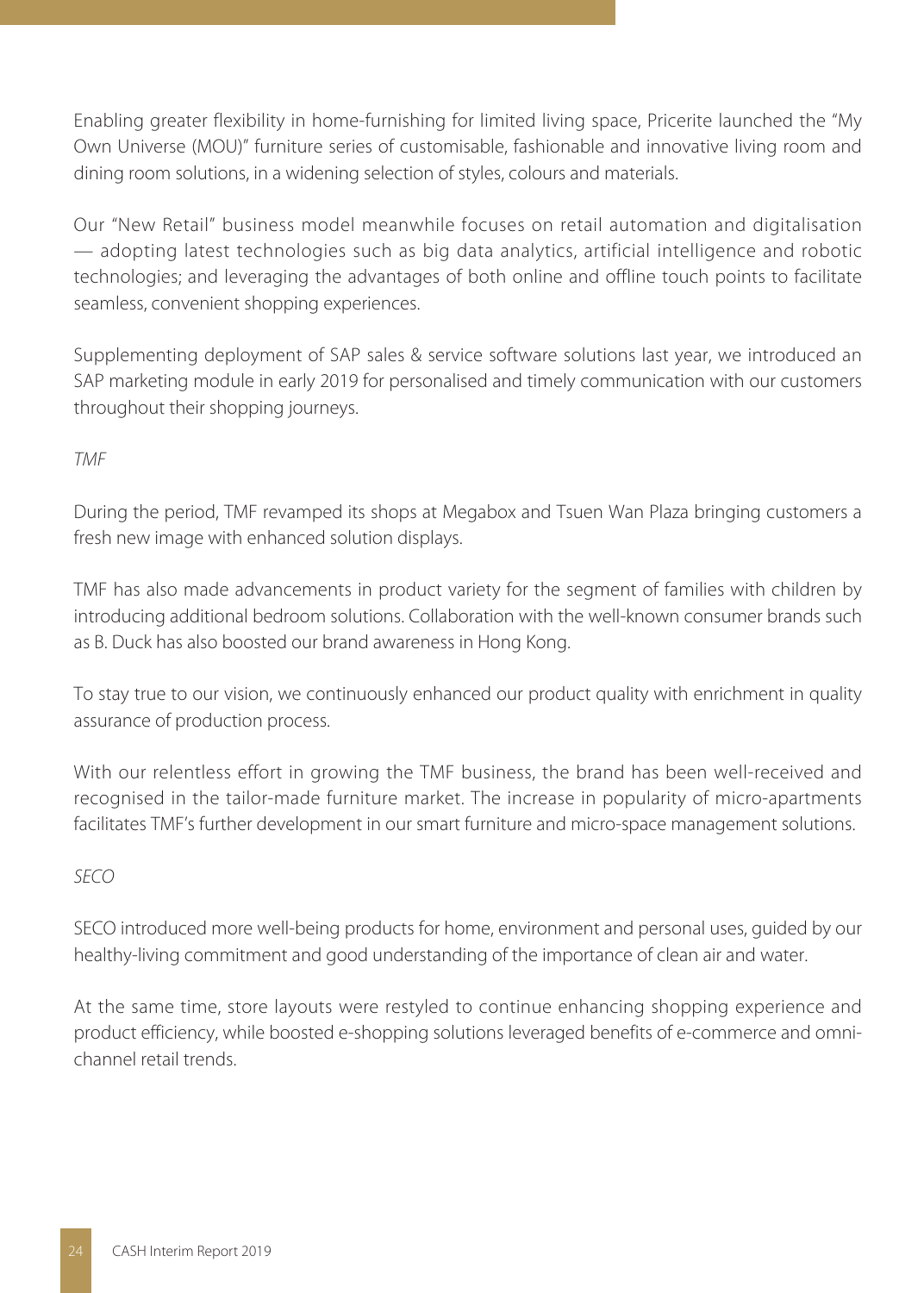### Awards

We were proud to receive a "15-year QTS-accredited Merchant" credit from the Hong Kong Tourism Board, recognising this achievement for the 15th consecutive year.

Pricerite's outstanding service was also once again acknowledged with staff receiving gold awards in both the supervisory and front-line categories of the Outstanding QTS Merchant Service Staff Award 2019.

TMF staff members were also bestowed with silver and bronze awards in supervisory and front-line staff categories, recognising quality service. Salespersons from Pricerite and TMF were additionally awarded Distinguished Salesperson Awards in recognition of their outstanding sales professionalism.

### Outlook

Looking forward, Pricerite Group is cautiously optimistic as strong demand for "smart" home furniture and houseware should continue with new apartment intake in both public and private housing estates.

Leveraging Pricerite's well-established brand as a vibrant home furnishing retailer of products and services meeting today's consumer needs, we will continue developing our "New Retail" business model with advanced technologies and innovative product solutions to provide pleasurable and convenient shopping, enhancing customer satisfaction.

### Mobile Internet Services Business — NET2GATHER (CHINA)

### Industry Review

An online game industry report jointly released by China Game Publishers Association Publications Committee (GPC) and Gamma Data (CNG New Game Research) indicated that, in the first half of 2019, Chinese mobile game users reached 620 million, showing a further declining growth trend mainly due to the high base effect in previous years.

### Business Review

In view of the very severe industry competition, our mobile game licensing business in overseas market was suspended since 2017. For the six months ended 30 June 2019, the Group's Mobile Internet Services business recorded a net loss of HK\$6,000 as compared to a net loss of HK\$0.3 million for the same period last year.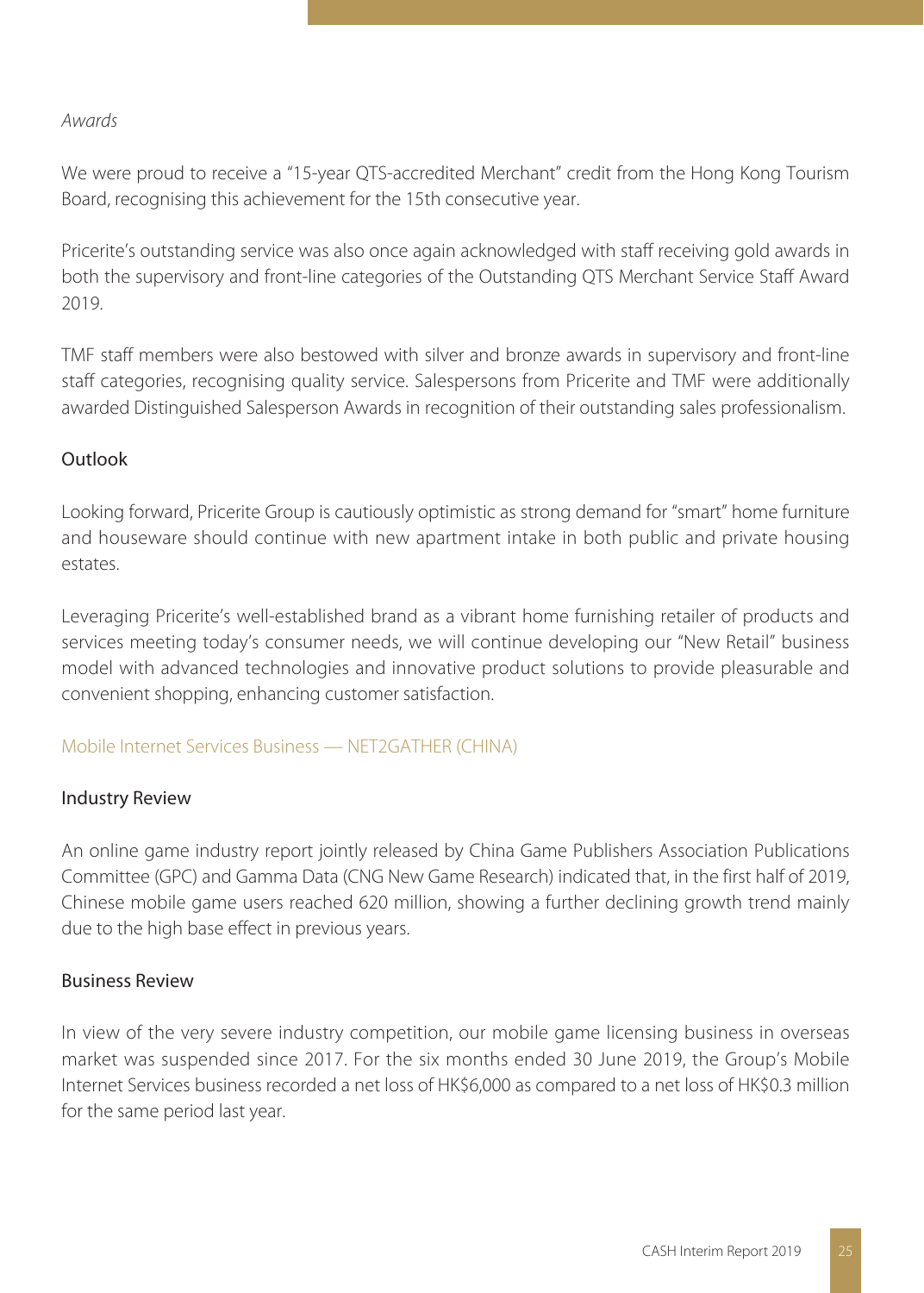# CFSG — The Group's Associated Company

#### Financial Services Business — CFSG

#### Industry Review

The Hong Kong economy in the first half of 2019 was also hard-hit by the China-US trade war and the uncertain external environment, creating much market volatility. The Hang Seng index (HSI) closed at 25,130.35 on the first trading day of 2019 and reached its 30,157.49 high in April, ending the first half of 2019 at 28,542.62, a minor 1.4% drop over a year earlier, with a 24% decrease in average daily market turnover.

#### Business Review

During the period, we remain focused on the key importance of preserving our financial strength in the face of challenging global and local economic times — consistently maintaining cost-conscious leadership and retaining our capital strength. Due to the poor market environment, we took several cost rationalisation measures, including reducing headcount and planning for moving to a new office location in up-and-coming East Kowloon district where the rental is much cheaper. Rationalisation was inevitable and necessary for the Group to weather prevailing market conditions and forthcoming challenges.

As the broking industry landscape changes, worsened by recent regulatory and market changes, it is imperative that we seek to revamp our business model, to achieve the agility essential to prevail in the currently austere market environment. As such, apart from maintaining a highly robust and costeffective operating structure, among other rationalisation moves, we will constrain our resources in the brokerage business, which is forecast to be lacklustre amid the global uncertainty.

While seeking to become leaner, we will also continue our strategy of developing comprehensive and diversifying financial services to reduce reliance on brokerage income.

Under the framework agreement of development of the Greater Bay Area, more cross-boundary transactions of investment products and financial services are expected. This opens new horizons, bringing new momentum for sustainable development of the financial services industry. After months of careful study and detailed assessment, CFSG is determined to develop its foothold in the "Greater Bay Area", augmenting O2O (integration of online and offline) wealth management solutions, recruiting sales professionals and broadening our domestic and international financial product offerings.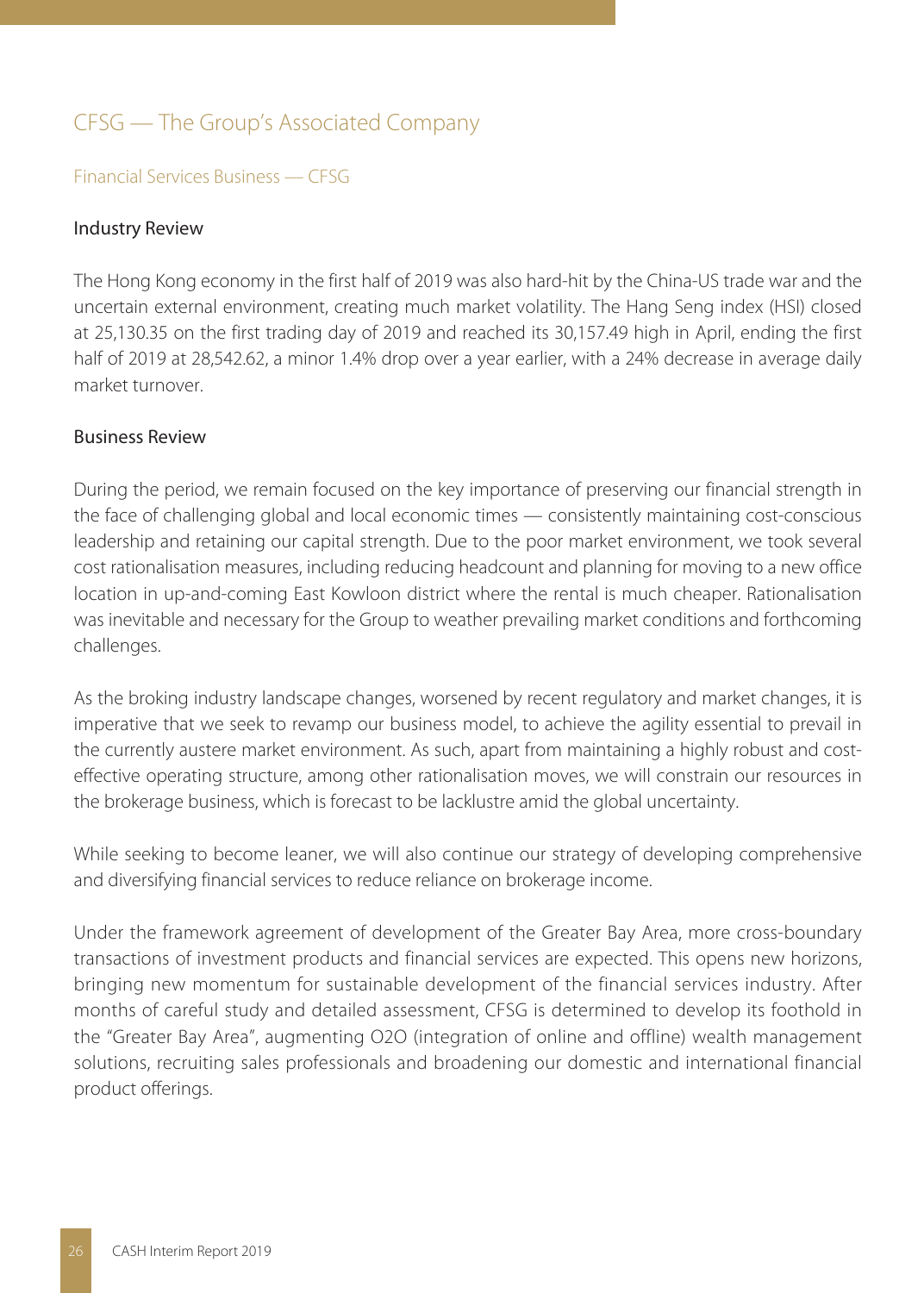During the second half, as a first move, we will focus on building a new wealth management platform, integrating various financial products and services into a single platform. This "All-in-One" solution aims to address the wide range of financial needs of both millennial investors and the Greater Bay Area market.

In the first half of 2019, our investment banking division continued to advise listed companies on a range of corporate finance transactions, including acquisition and disposals of assets, M&As and various connected transactions. We also continued working in our capacity as sponsor relating to a number of IPO applications and placing activities.

Our Asset Under Management (AUM) for clients rose around 10.62% by the end of the first half of 2019 compared with the end of December 2018, which was in line with market performance. We focus on leading blue chips with high visible outlook for our clients and will acquire more new potential clients. The HSI is currently trading at around 10.2x prospective PER, 1.22x P/B and 3.4% prospective dividend yield. Compared with historic track record, the index valuation is not demanding for long-term investors. For the remainder of this year, we expect our revenue and AUM to perform in line with the market.

## Outlook

In the middle of the unsettled China-US trade dispute, Hong Kong's economy will inevitably be dragged down. Coupled with the tendency of global central banks to boost the fragile economic growth with monetary stimulus measures, and the unprecedented local social unrest in Hong Kong that hard hit almost every sector in the city, economic outlook for the latter half of 2019 may look gloomier than expected.

Despite current market volatility, Hong Kong's financial services and related industries are wellpositioned to contribute to Greater China's visionary "Greater Bay Area" economic integration, global "Belt-and-Road" initiative and continuing Renminbi (RMB) internationalisation. Against this encouraging long-term backdrop, CFSG is cautiously formulating business planning towards these strategic directions. Despite the fact that it takes time and resources to build up sales momentum, we are confident that our experience in the international financial market provides strong foundation for future development.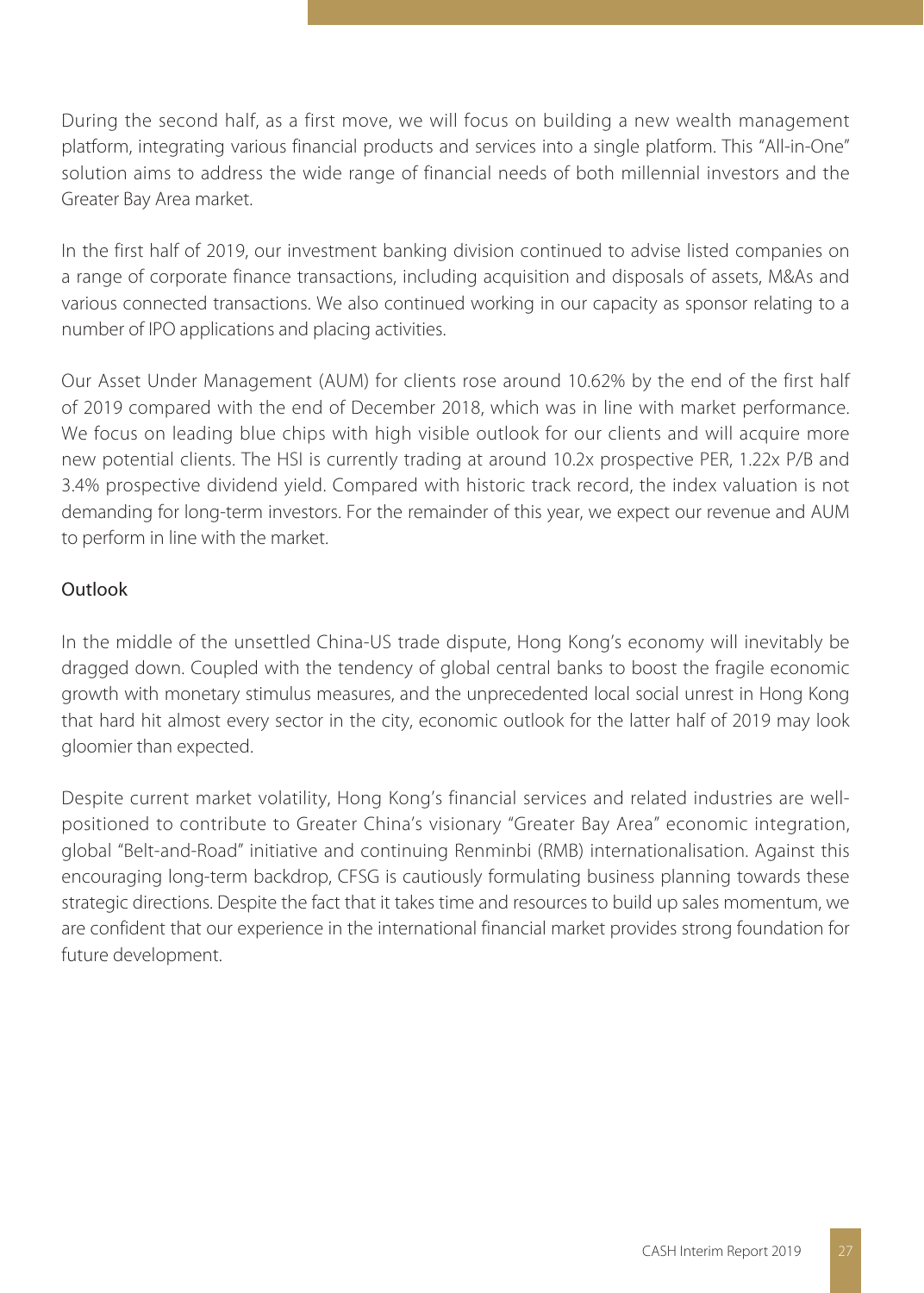# Employee Information

At 30 June 2019, the Group had 785 employees. Our employees were remunerated according to their performance, working experience and market conditions. The total amount of remuneration cost of employees of the Group for the period under review was approximately HK\$107.2 million.

## Benefits

The Company and some of its subsidiaries provide employee benefits including mandatory provident fund scheme, medical insurance scheme, discretionary share options, performance bonus and sales commission for their staff. The Company also provides its employees in the PRC with medical and other subsidies, and contributes to the retirement benefit plans.

## **Training**

The Group has implemented various training policies and organised a number of training programs aimed specifically at improving the skills of its employees and generally to increase the competitiveness, productivity and efficiency of the Group including training in areas such as language proficiency, product knowledge, customer service, selling techniques, presentation, team building, communication, coaching, quality management, graduate development, leadership transformation, and also professional regulatory training programs as required by regulatory bodies. The Group also arranges for relevant staff, who are licensed persons under the Securities and Futures Ordinance ("SFO"), to attend the requisite training courses to fulfill/comply with the continuous professional training as prescribed in the SFO.

The Group conducts an initial staff orientation for new employees in order to familiarise them with the Group's history and strategy, corporate culture, quality management measures and rules and regulations. This orientation aims to prepare the new employees for the positions by establishing a sense of belongingness and cooperation; by supplying necessary information that resolves an employee's concerns; and by removing any potential barriers for job effectiveness and continuous learning.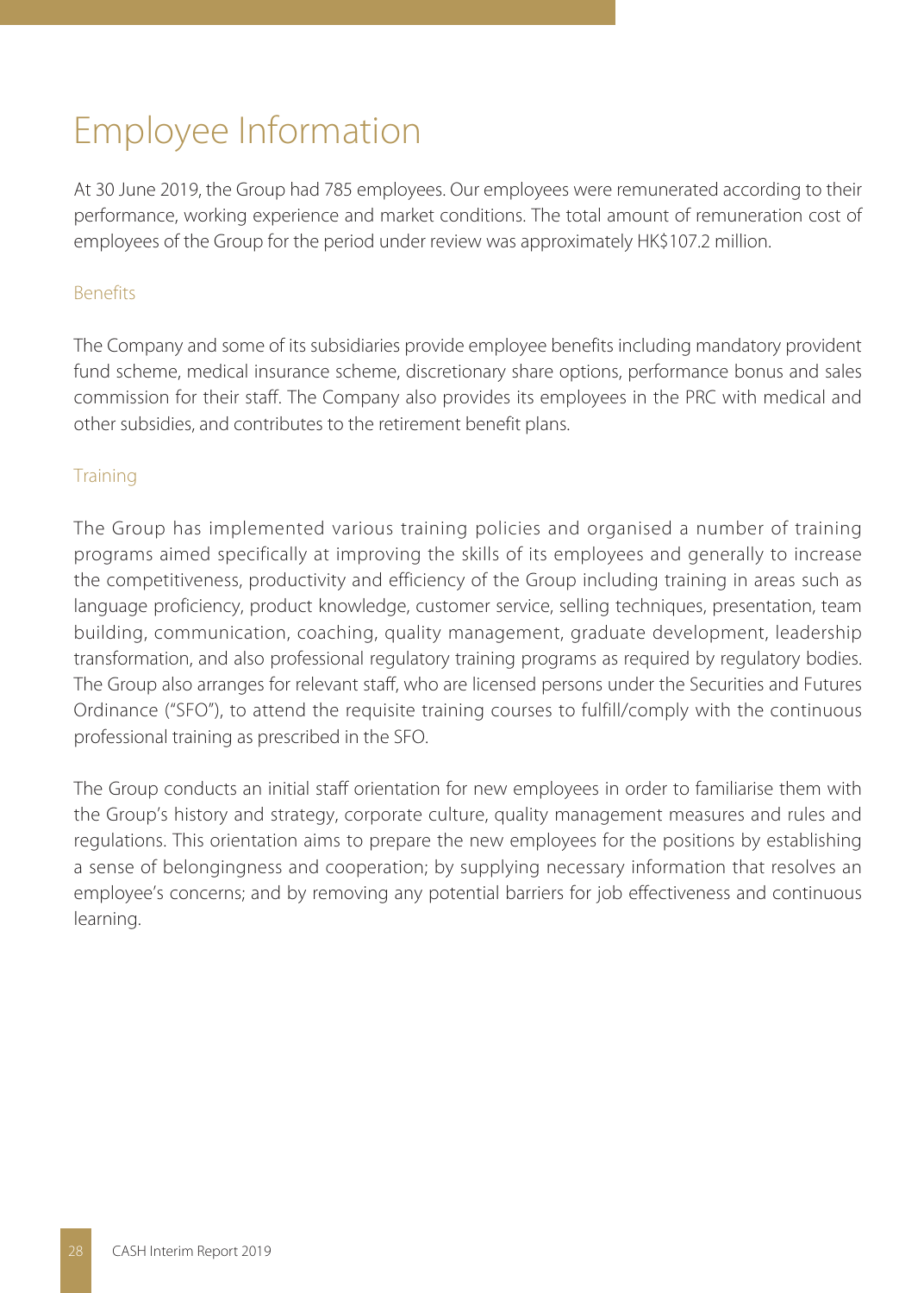# Directors' Interests in Securities

As at 30 June 2019, the interests or short positions of each director and chief executive of the Company in the shares, underlying shares or debentures of the Company or its associated corporations (within the meaning of Part XV of the SFO) which (a) were recorded in the register required to be kept under section 352 of the SFO; or (b) as otherwise notified to the Company and the Stock Exchange pursuant to the Model Code for Securities Transactions by Directors of Listed Companies ("Model Code") were as follows:

## A. The Company

|                                    |                                                              | Number of shares |                       |                     |  |
|------------------------------------|--------------------------------------------------------------|------------------|-----------------------|---------------------|--|
| Name                               | Capacity                                                     | Personal         | Corporate<br>interest | Shareholding<br>(%) |  |
| Kwan Pak Hoo Bankee                | Beneficial owner and interest<br>in a controlled corporation | 4.260.000        | 281,767,807(Note (1)) | 34.41               |  |
| Chan Chi Ming Benson               | Beneficial owner                                             | 6,310            |                       | 0.00                |  |
| Law Ping Wah Bernard<br>(Note (2)) | Beneficial owner                                             | 27,345,312       |                       | 3.29                |  |
|                                    |                                                              | 31,611,622       | 281,767,807           | 37.70               |  |

### (a) Long positions in the ordinary shares of HK\$0.01 each

Notes:

- (1) The shares were held by Cash Guardian Limited ("Cash Guardian") (which was 100% beneficially owned by Dr Kwan Pak Hoo Bankee ("Dr Kwan")). Dr Kwan was deemed to be interested in all these shares as a result of his interests in Cash Guardian as disclosed in the "Substantial shareholders" below.
- (2) Mr Law Ping Wah Bernard resigned as director of the Company with effect from 1 July 2019 (subsequent to the reporting period).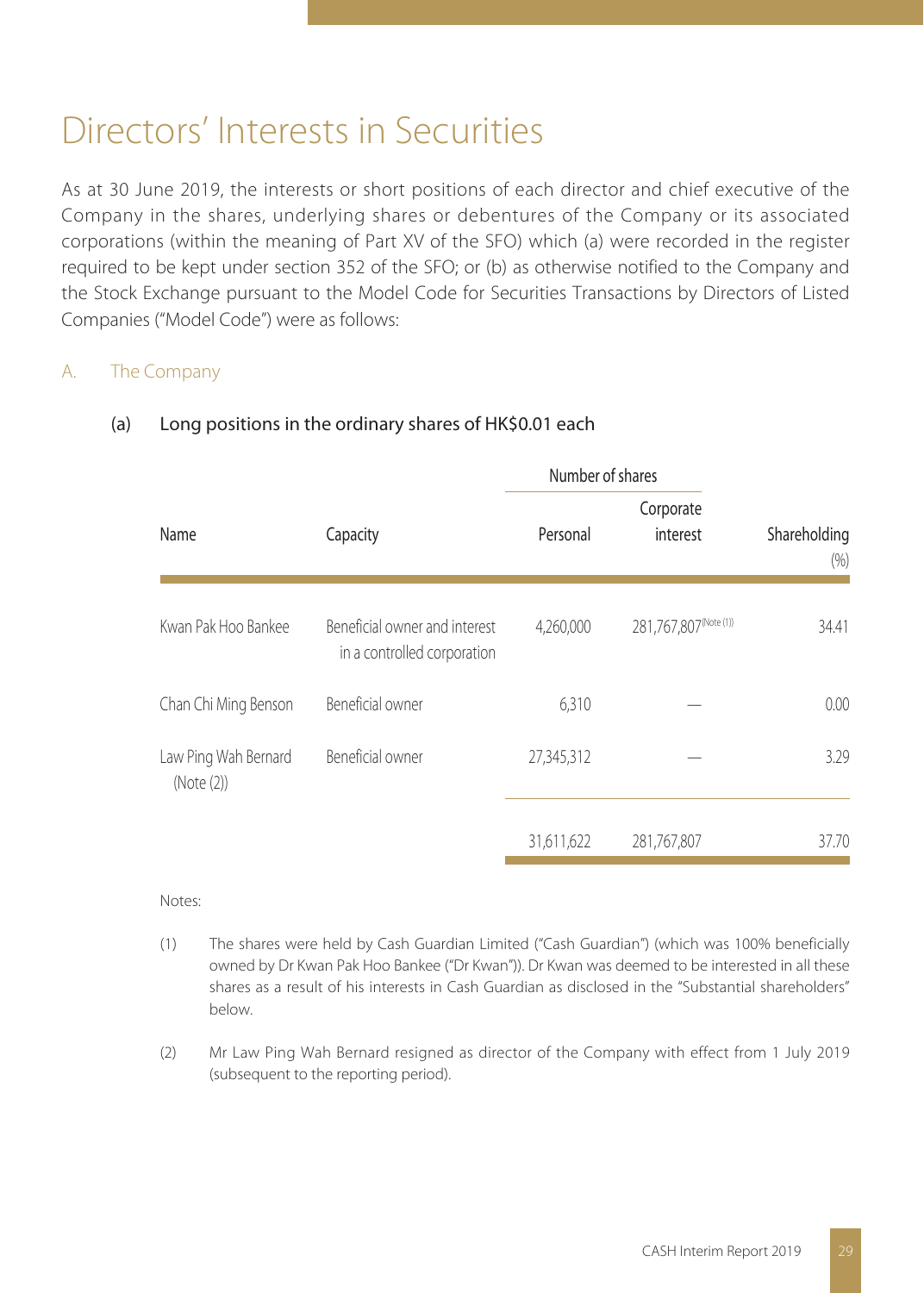#### (b) Long positions in the underlying shares

| Name                               | Date of<br>grant | Exercise period       | Exercise<br>price<br>per share<br>(HK <sub>5</sub> ) | <b>Notes</b>   | Number of<br>options<br>outstanding<br>as at<br>1 January<br>2019 and<br>30 June<br>2019 | Percentage<br>to issued<br>shares<br>as at<br>30 June<br>2019<br>(%) |
|------------------------------------|------------------|-----------------------|------------------------------------------------------|----------------|------------------------------------------------------------------------------------------|----------------------------------------------------------------------|
| Kwan Pak Hoo Bankee                | 18/12/2015       | 18/12/2015-31/12/2019 | 0.460                                                | $(1)$ to $(3)$ | 8,000,000                                                                                | 0.96                                                                 |
|                                    |                  |                       |                                                      |                |                                                                                          |                                                                      |
| Ng Hin Sing Derek                  | 18/12/2015       | 18/12/2015-31/12/2019 | 0.460                                                | (2)8(3)        | 4,800,000                                                                                | 0.57                                                                 |
| Law Ping Wah Bernard<br>(Note (4)) | 18/12/2015       | 18/12/2015-31/12/2019 | 0.460                                                | (2)8(3)        | 4,800,000                                                                                | 0.57                                                                 |
|                                    |                  |                       |                                                      |                | 17,600,000                                                                               | 2.10                                                                 |

#### Options under share option schemes

#### Notes:

- (1) Dr Kwan is also the substantial shareholder of the Company.
- (2) The options are vested in 4 tranches as to 25% each exercisable from 18 December 2015 (the date of grant), 1 January 2017, 1 January 2018 and 1 January 2019 respectively and is subject to the vesting conditions as set out in (3) below.
- (3) The vesting of the options is subject to the achievement of agreed milestones/performance indicators as determined at the sole discretion of the Board. The options must be exercised within one month from the date on which the Board's approval of the vesting of the options.
- (4) Mr Law Ping Wah Bernard resigned as director of the Company with effect from 1 July 2019 (subsequent to the reporting period).
- (5) No option was granted, exercised, lapsed or cancelled during the period.
- (6) The options were held by the directors of the Company in the capacity of beneficial owners.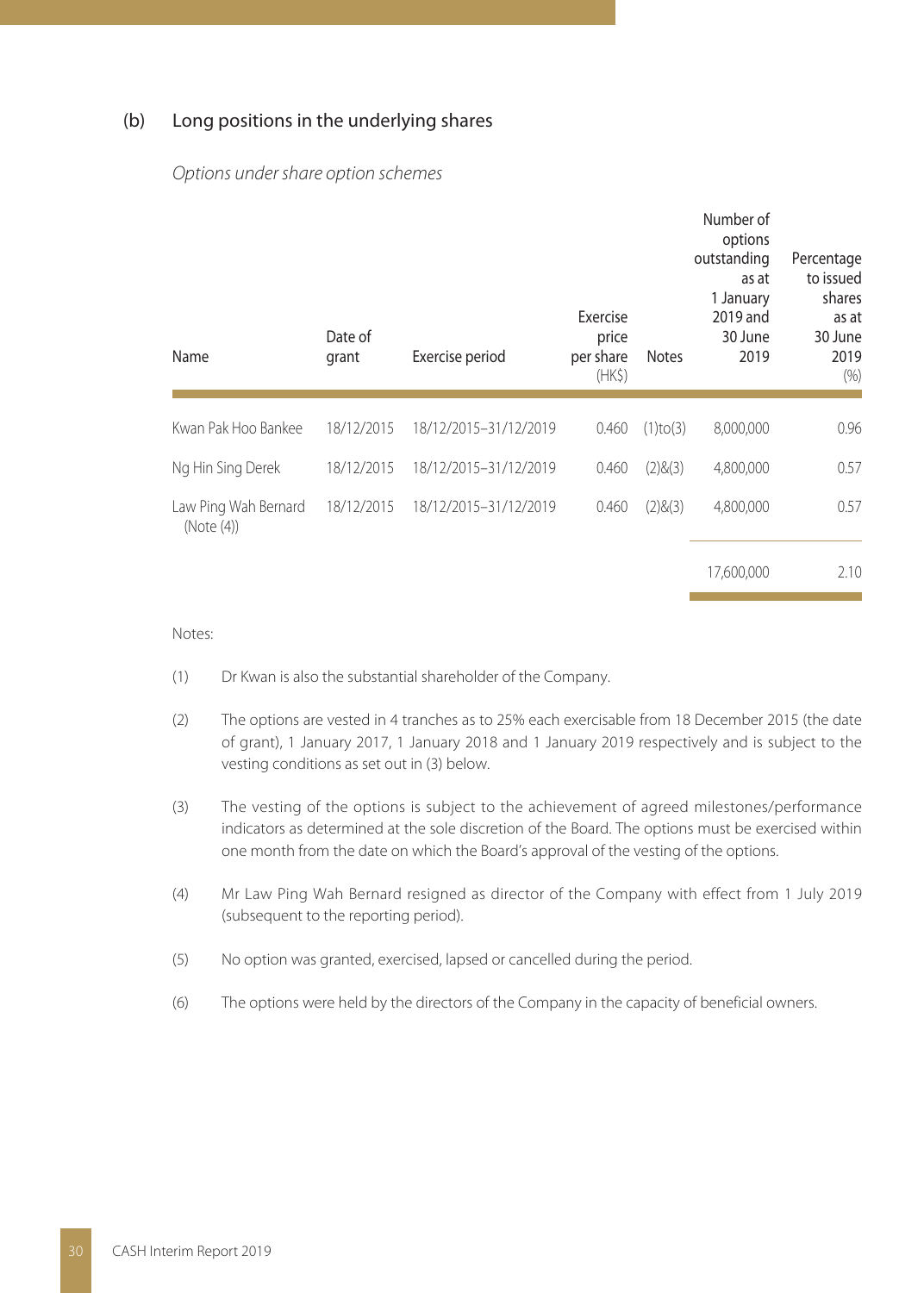### B. Associated corporation (within the meaning of SFO)

## CFSG

### (a) Long positions in the ordinary shares of HK\$0.02 each

|                      |                                         | Number of shares |                       |                      |
|----------------------|-----------------------------------------|------------------|-----------------------|----------------------|
| Name                 | Capacity                                | Personal         | Corporate<br>interest | Shareholding<br>(% ) |
| Kwan Pak Hoo Bankee  | Interest in a controlled<br>corporation |                  | 1,667,821,069*        | 33.65                |
| Chan Chi Ming Benson | Beneficial owner                        | 10,924,000       |                       | 0.22                 |
|                      |                                         | 10,924,000       | 1,667,821,069         | 33.87                |

The shares were held by Celestial Investment Group Limited ("CIGL"), a wholly-owned subsidiary of Praise Joy Limited (which was 100% beneficially owned by the Company). The Company was beneficially owned as to approximately 34.41% by Dr Kwan, details of which were disclosed in the "Substantial shareholders" below. Pursuant to the SFO, Dr Kwan was deemed to be interested in all the shares held by CIGL in CFSG.

## (b) Long positions in the underlying shares — options under share option scheme

|                                    |                                     | Exercise period                                                   |                                          |                   |                                           | Number of options                                       |                                         | Percentage                                           |
|------------------------------------|-------------------------------------|-------------------------------------------------------------------|------------------------------------------|-------------------|-------------------------------------------|---------------------------------------------------------|-----------------------------------------|------------------------------------------------------|
| Name                               | Date of<br>grant                    |                                                                   | Exercise<br>price<br>per share<br>(HK\$) | <b>Notes</b>      | outstanding<br>as at<br>1 January<br>2019 | granted<br>during<br>the period<br>(Notes (4)<br>& (5)) | outstanding<br>as at<br>30 June<br>2019 | to issued<br>shares as at<br>30 June<br>2019<br>(96) |
|                                    |                                     |                                                                   |                                          |                   |                                           |                                                         |                                         |                                                      |
| Kwan Pak Hoo Bankee                | 3/12/2015<br>31/8/2017<br>29/3/2019 | 3/12/2015-31/12/2019<br>1/1/2018-31/12/2020<br>1/5/2019-30/4/2022 | 0.315<br>0.253<br>0.071                  | (1)<br>(2)<br>(3) | 40,000,000<br>49,000,000                  | 48,000,000                                              | 40.000.000<br>49,000,000<br>48,000,000  | 0.80<br>0.98<br>0.96                                 |
| Chan Chi Ming Benson               | 31/8/2017<br>29/3/2019              | 1/1/2018-31/12/2020<br>1/5/2019-30/4/2022                         | 0.253<br>0.071                           | (2)<br>(3)        | 49,000,000                                | 48,000,000                                              | 49,000,000<br>48,000,000                | 0.98<br>0.96                                         |
| Ng Hin Sing Derek                  | 3/12/2015                           | 3/12/2015-31/12/2019                                              | 0.315                                    | (1)               | 16,000,000                                |                                                         | 16,000,000                              | 0.32                                                 |
| Law Ping Wah Bernard<br>(Note (6)) | 3/12/2015<br>31/8/2017<br>29/3/2019 | 3/12/2015-31/12/2019<br>1/1/2018-31/12/2020<br>1/5/2019-30/4/2022 | 0.315<br>0.253<br>0.071                  | (1)<br>(2)<br>(3) | 40,000,000<br>49,000,000                  | -<br>48,000,000                                         | 40,000,000<br>49.000.000<br>48,000,000  | 0.80<br>0.98<br>0.96                                 |
|                                    |                                     |                                                                   |                                          |                   | 243.000.000                               | 144.000.000                                             | 387,000,000                             | 7.74                                                 |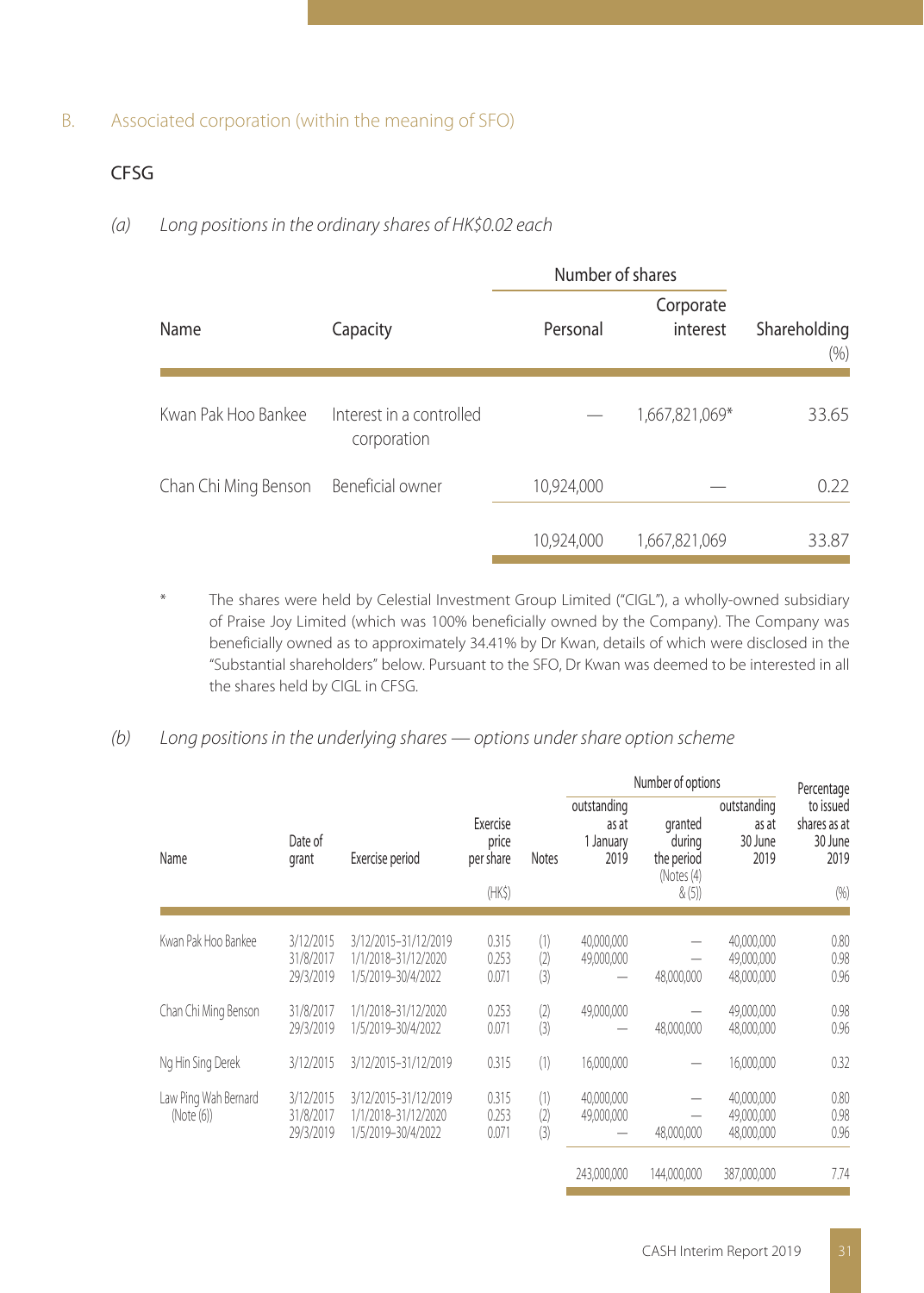#### Notes:

- (1) The options are vested in 4 tranches as to 25% each exercisable from 3 December 2015 (the date of grant), 1 January 2017, 1 January 2018 and 1 January 2019 respectively, and is subject to the achievement of agreed milestones/performance indicators as determined at the sole discretion of the CFSG Board. The options must be exercised within one month from the date on which the CFSG Board's approval of the vesting of the options.
- (2) The options are subject to the achievement of agreed milestones/performance indicators and/or business budget plan for the relevant year during the option period as approved by the Chairman of the CFSG Board and/or the CFSG Board determined at their sole discretion. The options must be exercised within one month from the date on which the CFSG Board's approval of the vesting of the options.
- (3) The options are vested in 3 tranches as to 25% exercisable from 1 May 2019 to 30 April 2020, 25% exercisable from 1 May 2020 to 30 April 2021 and 50% exercisable from 1 May 2021 to 30 April 2022 respectively, and is subject to the achievement of agreed milestones/performance indicators and/or business budget plan for the relevant year during the option period as approved by the Chairman of the CFSG Board and/or the CFSG Board determined at their sole discretion. Any option that is not vested before the expiry date of each tranch period shall lapse automatically. The options must be exercised within one month from the date on which the CFSG Board's approval of the vesting of the options.
- (4) The closing price of the share immediately before the date of grant of option on 29 March 2019 was HK\$0.066.
- (5) The value of the options granted during the period ended 30 June 2019 was zero as the performance targets set for the options had not been achieved by the end of the period under review.
- (6) Mr Law Ping Wah Bernard resigned as director of the Company with effect from 1 July 2019 (subsequent to the reporting period).
- (7) No option was exercised, lapsed or cancelled during the period.
- (8) The options were held by the directors of the Company in the capacity of beneficial owners.

Save as disclosed above, as at 30 June 2019, none of the directors, chief executives or their associates had any interests or short positions in the shares, underlying shares or debentures of the Company or any of its associated corporations (within the meaning of Part XV of the SFO).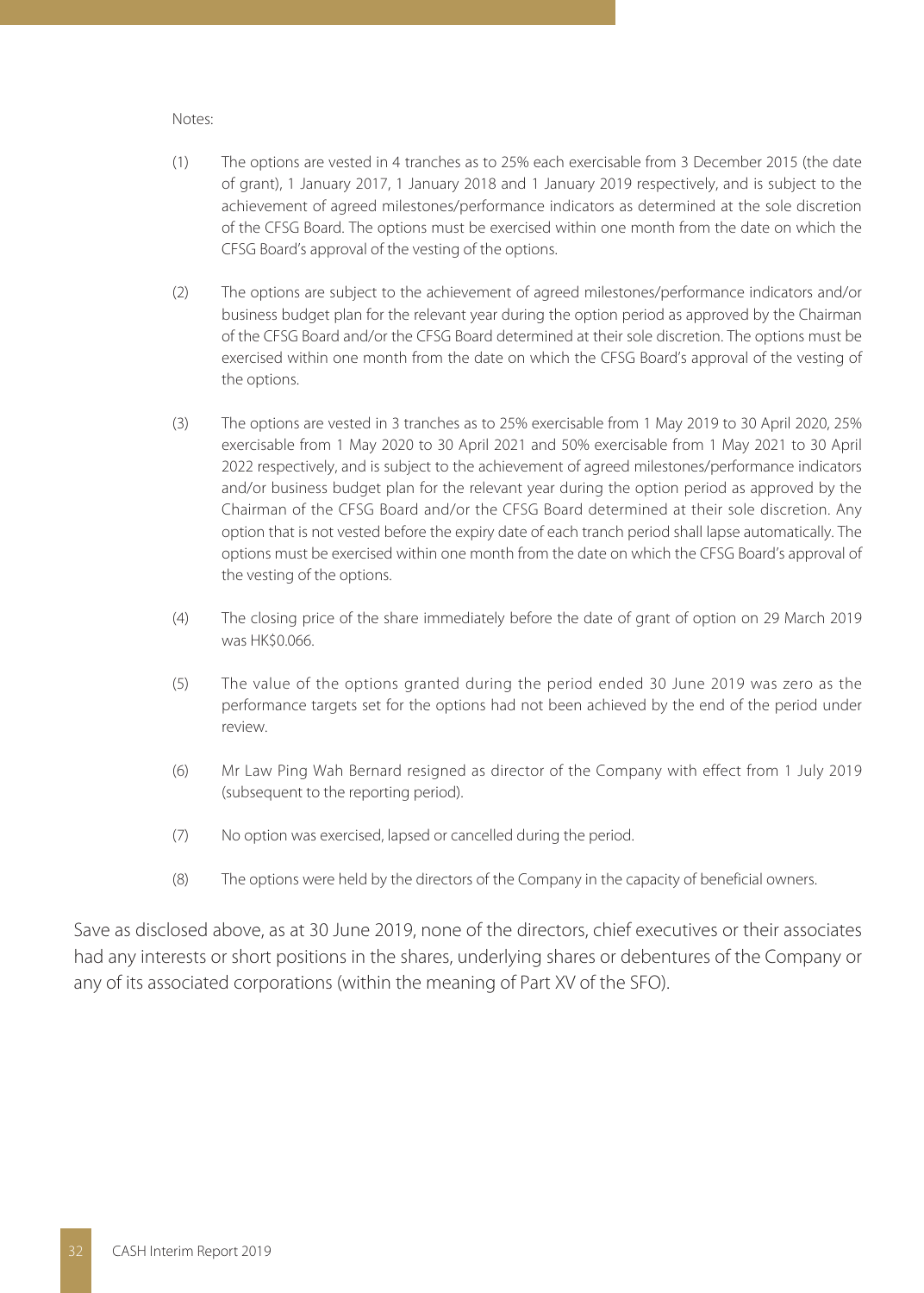# Share Option Schemes

#### The Company

Details of share options to subscribe for shares in the Company granted to participants under the share option scheme of the Company during the six months ended 30 June 2019 were as follows:

| Date of grant                | Exercise period       | Exercise price<br>per share<br>(HK <sub>5</sub> ) | <b>Notes</b> | Number of options<br>outstanding as at<br>1 January 2019<br>and 30 June 2019 |
|------------------------------|-----------------------|---------------------------------------------------|--------------|------------------------------------------------------------------------------|
| <b>Directors</b>             |                       |                                                   |              |                                                                              |
| 18/12/2015                   | 18/12/2015-31/12/2019 | 0.460                                             | (1)          | 17,600,000                                                                   |
| Employees and other grantees |                       |                                                   |              |                                                                              |
| 18/12/2015                   | 18/12/2015-31/12/2019 | 0.460                                             | (2)8(3)      | 16,600,000                                                                   |
|                              |                       |                                                   |              | 34,200,000                                                                   |

#### Notes:

- (1) Details of the options granted to the directors are set out in the section headed "Directors' interests in securities".
- (2) The options are vested in 4 tranches as to 25% each exercisable from 18 December 2015 (the date of grant), 1 January 2017, 1 January 2018 and 1 January 2019 respectively, and is subject to the vesting conditions as set out in (3) below.
- (3) The vesting of the options is subject to the achievement of agreed milestones/performance indicators as determined at the sole discretion of the Board. The options must be exercised within one month from the date on which the Board's approval of the vesting of the options.
- (4) No option was granted, exercised, lapsed or cancelled during the period.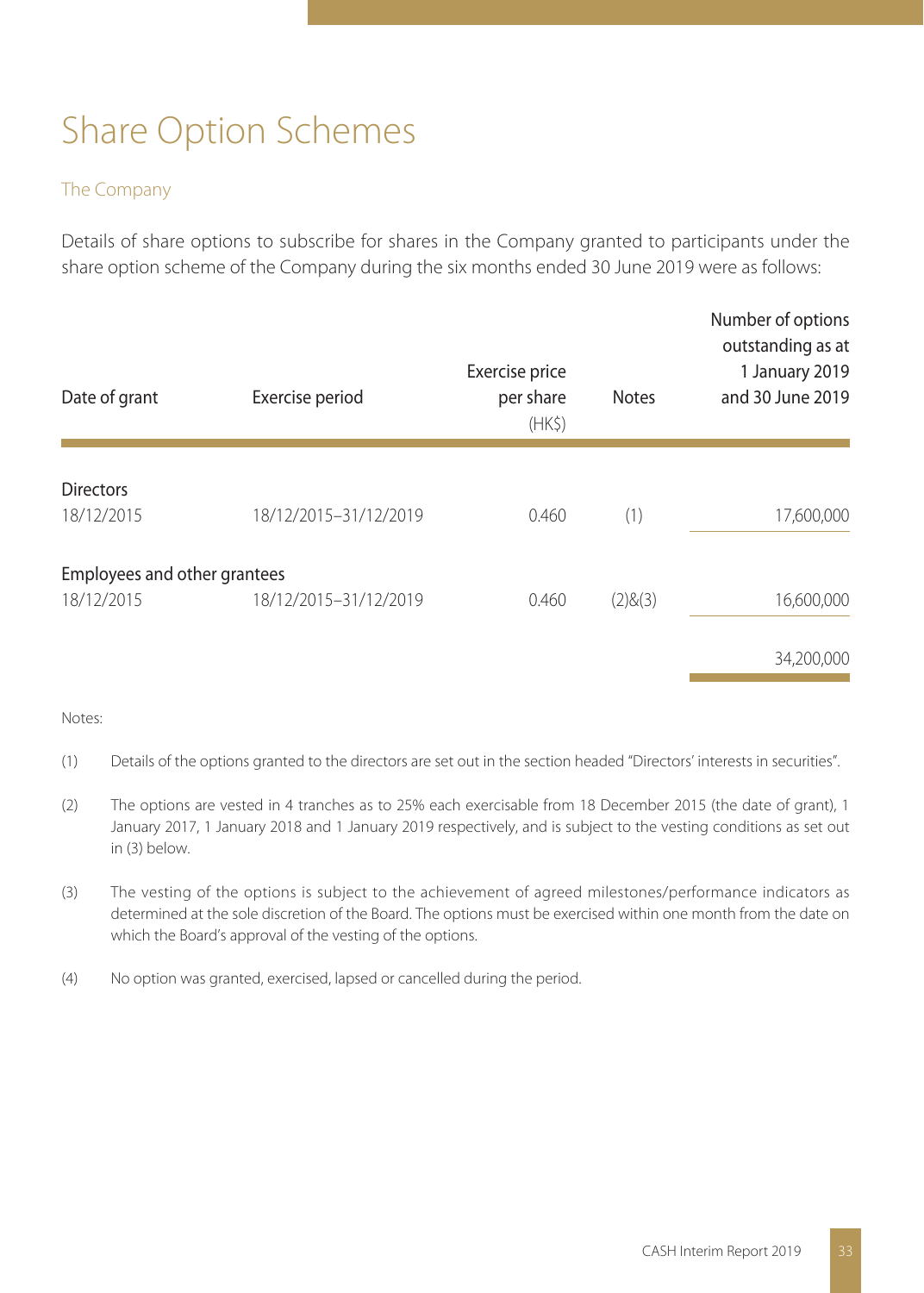#### The associated company

### CFSG

The new share option scheme of CFSG ("CFSG New Option Scheme") was adopted pursuant to an ordinary resolution passed at the annual general meeting of CFSG held on 8 June 2018 to replace the old share option scheme of CFSG ("CFSG Old Option Scheme") dated 22 February 2008. The options granted under the CFSG Old Option Scheme before expiry and remained outstanding shall continue to be valid and exercisable in accordance with the terms of the options.

Details of share options to subscribe for shares in CFSG granted to participants under the CFSG New Option Scheme and the CFSG Old Option Scheme during the six months ended 30 June 2019 were as follows:

|                              |                  |                      |                                               |               | Number of options                      |                                              |                                                      |                                      |
|------------------------------|------------------|----------------------|-----------------------------------------------|---------------|----------------------------------------|----------------------------------------------|------------------------------------------------------|--------------------------------------|
| Name of scheme               | Date of<br>grant | Exercise period      | Exercise<br>price<br>per share<br>$(HK\zeta)$ | Notes         | outstanding<br>as at<br>1 January 2019 | lapsed<br>during<br>the period<br>(Note (7)) | granted<br>during<br>the period<br>(Notes (8) & (9)) | outstanding<br>as at<br>30 June 2019 |
| <b>Directors</b>             |                  |                      |                                               |               |                                        |                                              |                                                      |                                      |
| CFSG Old Option Scheme       | 3/12/2015        | 3/12/2015-31/12/2019 | 0.315                                         | (1)           | 96,000,000                             |                                              |                                                      | 96,000,000                           |
|                              | 31/8/2017        | 1/1/2018-31/12/2020  | 0.253                                         | (1)           | 147,000,000                            |                                              |                                                      | 147,000,000                          |
| CFSG New Option Scheme       | 29/3/2019        | 1/5/2019-30/4/2022   | 0.071                                         | (1)           |                                        |                                              | 144,000,000                                          | 144,000,000                          |
|                              |                  |                      |                                               |               | 243,000,000                            |                                              | 144,000,000                                          | 387,000,000                          |
| Employees and other grantees |                  |                      |                                               |               |                                        |                                              |                                                      |                                      |
| CFSG Old Option Scheme       | 3/12/2015        | 3/12/2015-31/12/2019 | 0.315                                         | $(2)$ & $(3)$ | 84,000,000                             | (4,000,000)                                  |                                                      | 80,000,000                           |
|                              | 31/8/2017        | 1/1/2018-31/12/2020  | 0.253                                         | (4)           | 72,000,000                             |                                              |                                                      | 72,000,000                           |
|                              | 31/8/2017        | 1/1/2018-31/12/2020  | 0.253                                         | (5)           | 194,400,000                            |                                              |                                                      | 194,400,000                          |
| CFSG New Option Scheme       | 29/3/2019        | 1/5/2019-30/4/2022   | 0.071                                         | (6)           |                                        |                                              | 296,000,000                                          | 296,000,000                          |
|                              |                  |                      |                                               |               | 350,400,000                            | (4,000,000)                                  | 296,000,000                                          | 642,400,000                          |
|                              |                  |                      |                                               |               | 593,400,000                            | (4,000,000)                                  | 440,000,000                                          | 1,029,400,000                        |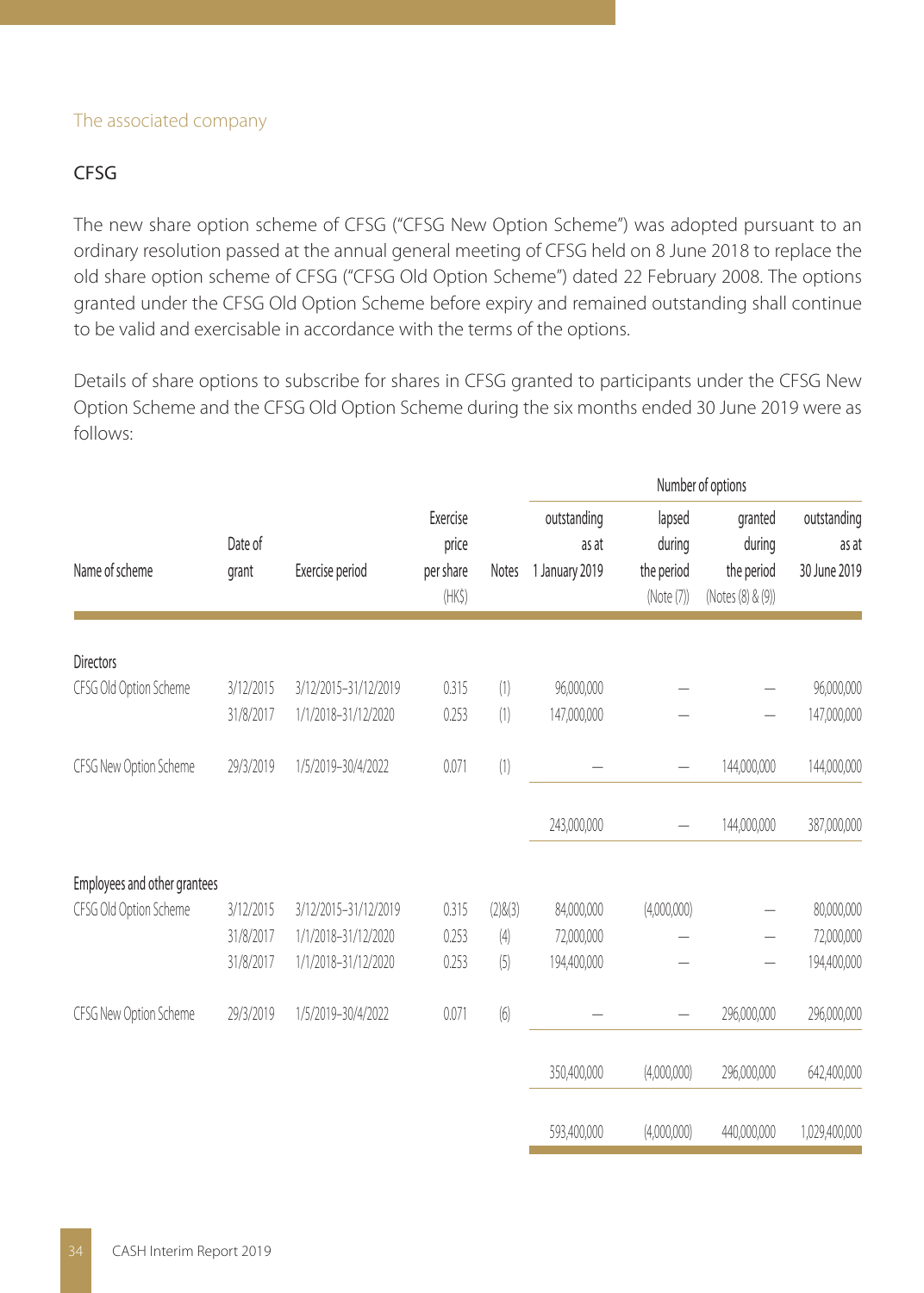#### Notes:

- (1) Details of the options granted to the directors of the Company are set out in the section headed "Directors' interests in securities" above.
- (2) The options are vested in 4 tranches as to 25% each exercisable from 3 December 2015 (the date of grant), 1 January 2017, 1 January 2018 and 1 January 2019 respectively, and is subject to the vesting conditions as set out in (3) below.
- (3) The vesting of the options is subject to the achievement of agreed milestones/performance indicators as determined at the sole discretion of the CFSG Board. The options must be exercised within one month from the date on which the CFSG Board's approval of the vesting of the options.
- (4) The vesting of options is subject to the achievement of agreed milestones/performance indicators and/or business budget plan for the relevant year during the option period as approved by the Chairman of the CFSG Board and/or the CFSG Board determined at their sole discretion. The options must be exercised within one month from the date on which the CFSG Board's approval of the vesting of the options.
- (5) The vesting of the options is subject to the satisfactory delivery of services to members of the Group as approved by the Chairman of the CFSG Board and/or the CFSG Board determined at their sole discretion. The options must be exercised within one month from the date on which the CFSG Board's approval of the vesting of the options.
- (6) The options are vested in 3 tranches as to 25% exercisable from 1 May 2019 to 30 April 2020, 25% exercisable from 1 May 2020 to 30 April 2021 and 50% exercisable from 1 May 2021 to 30 April 2022 respectively, and is subject to the vesting conditions as set out in (4) above. Any option that is not vested before the expiry date of each tranch period shall lapse automatically.
- (7) The lapsed options were due to cessation of employment of participants with members of the Group.
- (8) The closing price of the share immediately before the date of grant of option on 29 March 2019 was HK\$0.066.
- (9) The value of the options granted during the period ended 30 June 2019 was zero as the performance targets set for the options had not been achieved by the end of the period under review.
- (10) No option was exercised or cancelled during the period.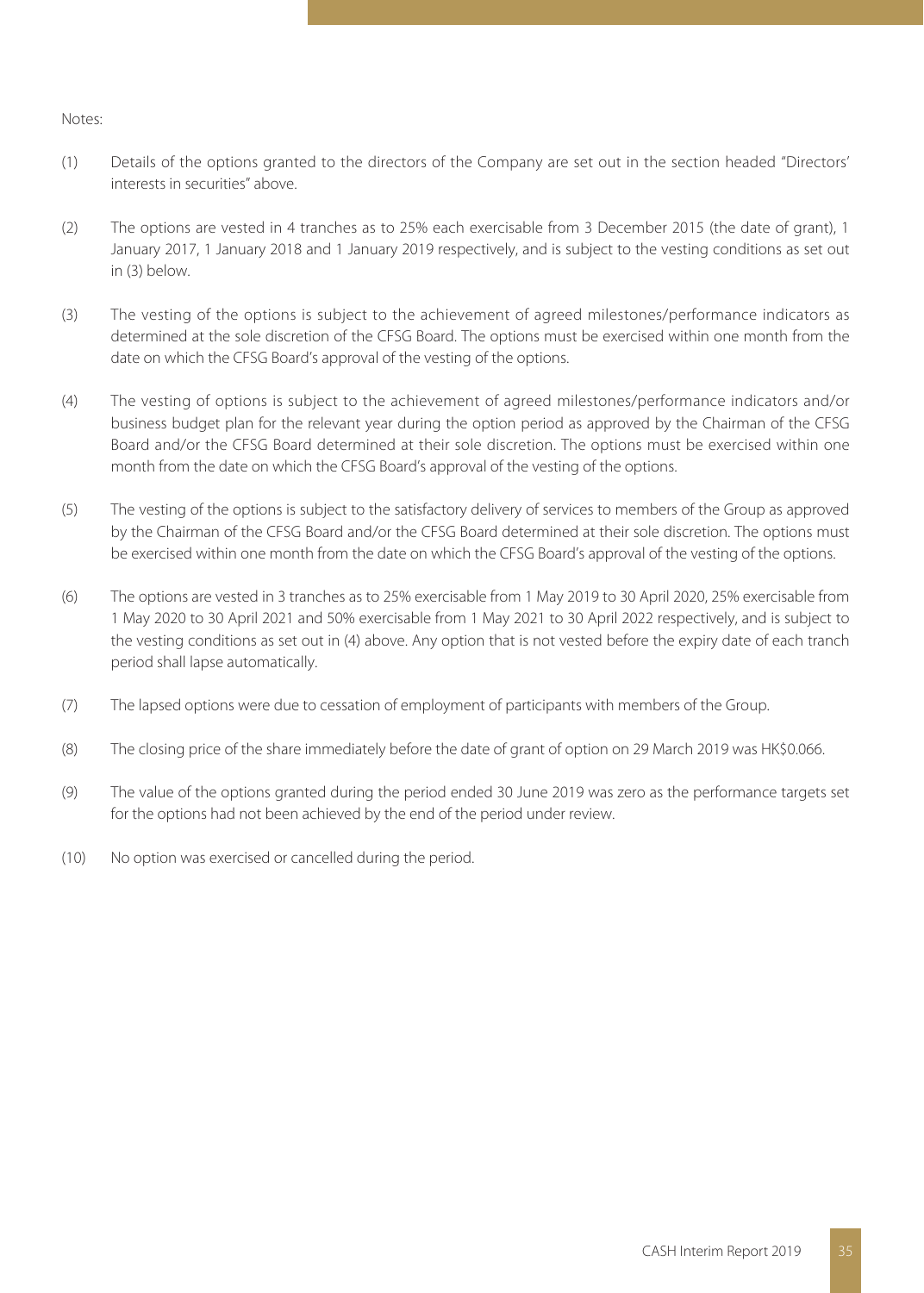# Substantial Shareholders

As at 30 June 2019, so far as is known to the directors and chief executives of the Company, the persons/companies (other than a director or chief executive of the Company) who had, or were deemed or taken to have an interest or short positions in the shares or underlying shares as recorded in the register required to be kept under Section 336 of the SFO or as otherwise notified to the Company were as follows:

| Name                                         | Capacity                                                                        | Number<br>of shares | Shareholding<br>(% ) |  |
|----------------------------------------------|---------------------------------------------------------------------------------|---------------------|----------------------|--|
| Hobart Assets Limited<br>(Notes (1) and (2)) | Interest in a controlled corporation                                            | 281,767,807         | 33.89                |  |
| Cash Guardian<br>(Notes (1) and (2))         | Interest in a controlled corporation                                            | 281,767,807         | 33.89                |  |
| Mr Wang Shui Ming<br>(Note (3))              | Beneficial owner, interest in<br>a controlled corporation and<br>other interest | 77.404.926          | 9.31                 |  |

Notes:

- (1) This refers to the same number of shares held by Cash Guardian, a wholly-owned subsidiary of Hobart Assets Limited, which in turn was 100% beneficially owned by Dr Kwan. Pursuant to the SFO, Dr Kwan and Hobart Assets Limited were deemed to be interested in the shares held by Cash Guardian.
- (2) Dr Kwan (a director whose interests are not shown in the above table) was interested and/or deemed be interested in a total of 286,027,807 shares (34.41%), which were held as to 281,767,807 shares by Cash Guardian and as to 4,260,000 shares in his personal name. Detail of his interest is set out in the section "Directors' interests in securities" above.
- (3) The shares were held as to 19,631,226 in his personal name, as to 42,114,150 held by Mingtak Holdings Limited (a 100%-owned controlled corporation of Mr Wang), and 15,659,550 held by him as nominee under a power of attorney. Pursuant to the SFO, Mr Wang was deemed to be interested in all these shares.

Save as disclosed above, as at 30 June 2019, the directors and chief executives of the Company were not aware of any other parties or corporation (other than a director or chief executive of the Company) who had, or were deemed or taken to have, any interests or short positions in the shares or underlying shares as recorded in the register required to be kept under Section 336 of the SFO or as otherwise notified to the Company.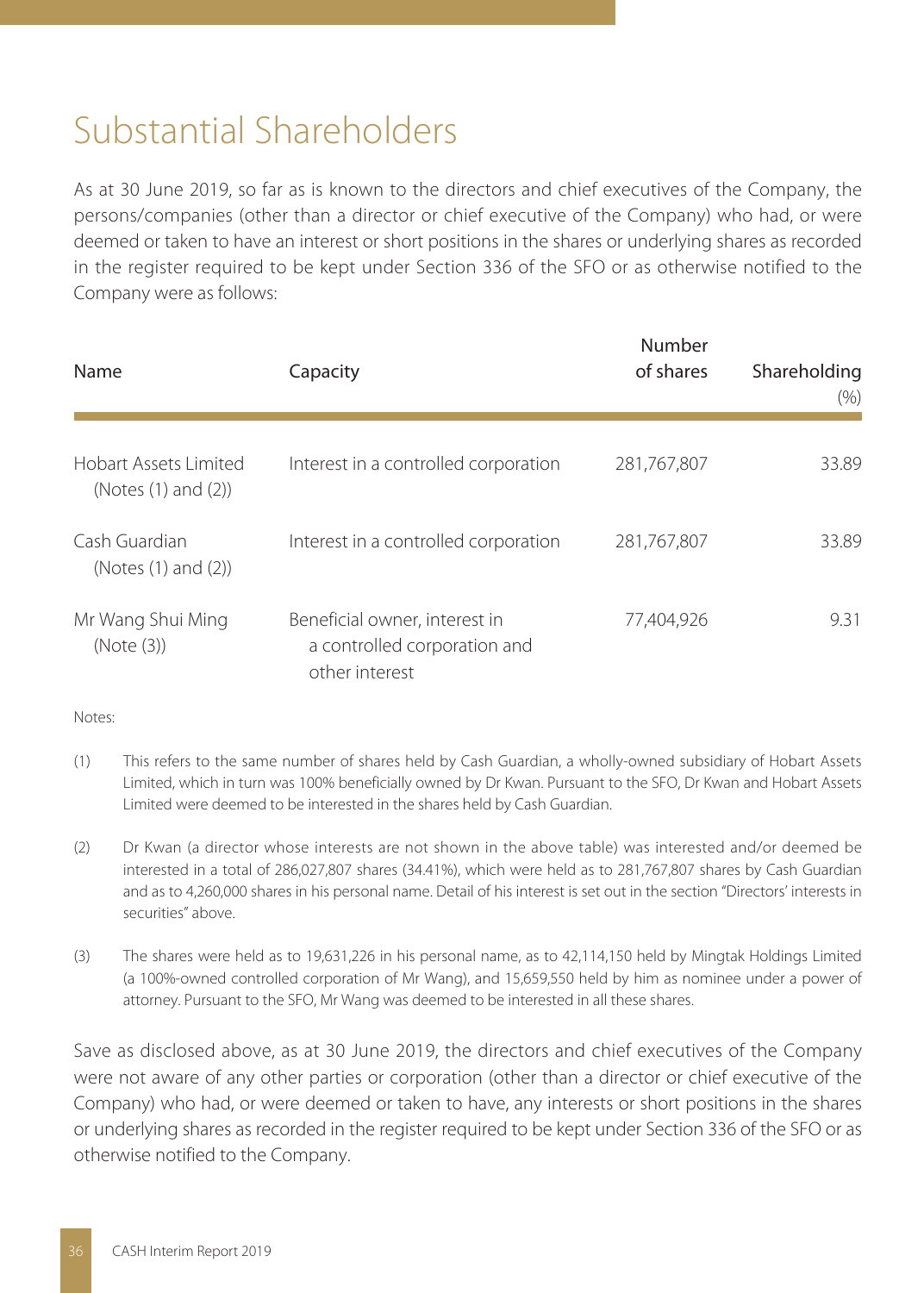# Corporate Governance

During the accounting period from 1 January 2019 to 30 June 2019, the Company had duly complied with the code provisions of the Corporate Governance Code as contained in Appendix 14 of the Listing Rules, except for the deviations summarised as follows:

- (i) The Company does not have a nomination committee as provided for in code provision A.5.1 as its function has been performed by the Board as a whole. The Board under the leadership of the Chairman is responsible for reviewing the structure, size and composition of the Board and the appointment of new directors from time to time to ensure that it has a balanced composition of skills and experience appropriate for the requirements of the businesses of the Company, and the Board as a whole is also responsible for reviewing the succession plan for the directors; and
- (ii) Dr Kwan (Chairman of the Board) also acted as CEO of the Company during the underlying period. According to code provision A.2.1, the roles of Chairman and CEO of the Company should be separate. The dual role of Dr Kwan provides a strong and consistent leadership to the Board and is critical for efficient business planning and decisions of the Group. The respective CEOs of each business units of the Group assisted Dr Kwan in performing the CEO's responsibilities. The balance of power and authorities is also ensured by the operation of the Board and the senior management, which comprise experienced and high caliber individuals.

# Compliance with the Model Code

The Company has adopted a code of conduct regarding securities transactions by directors as set out in Appendix 10 of the Listing Rules. All directors have confirmed, following specific enquiry by the Company, that they fully complied with the required standard of dealings set out therein throughout the review period.

# Disclosure of Information of Directors Pursuant to Rule 13.51B(1) of the Listing Rules

There are no changes to the directors' information as required to be disclosed pursuant to Rule 13.51B(1) of the Listing Rules.